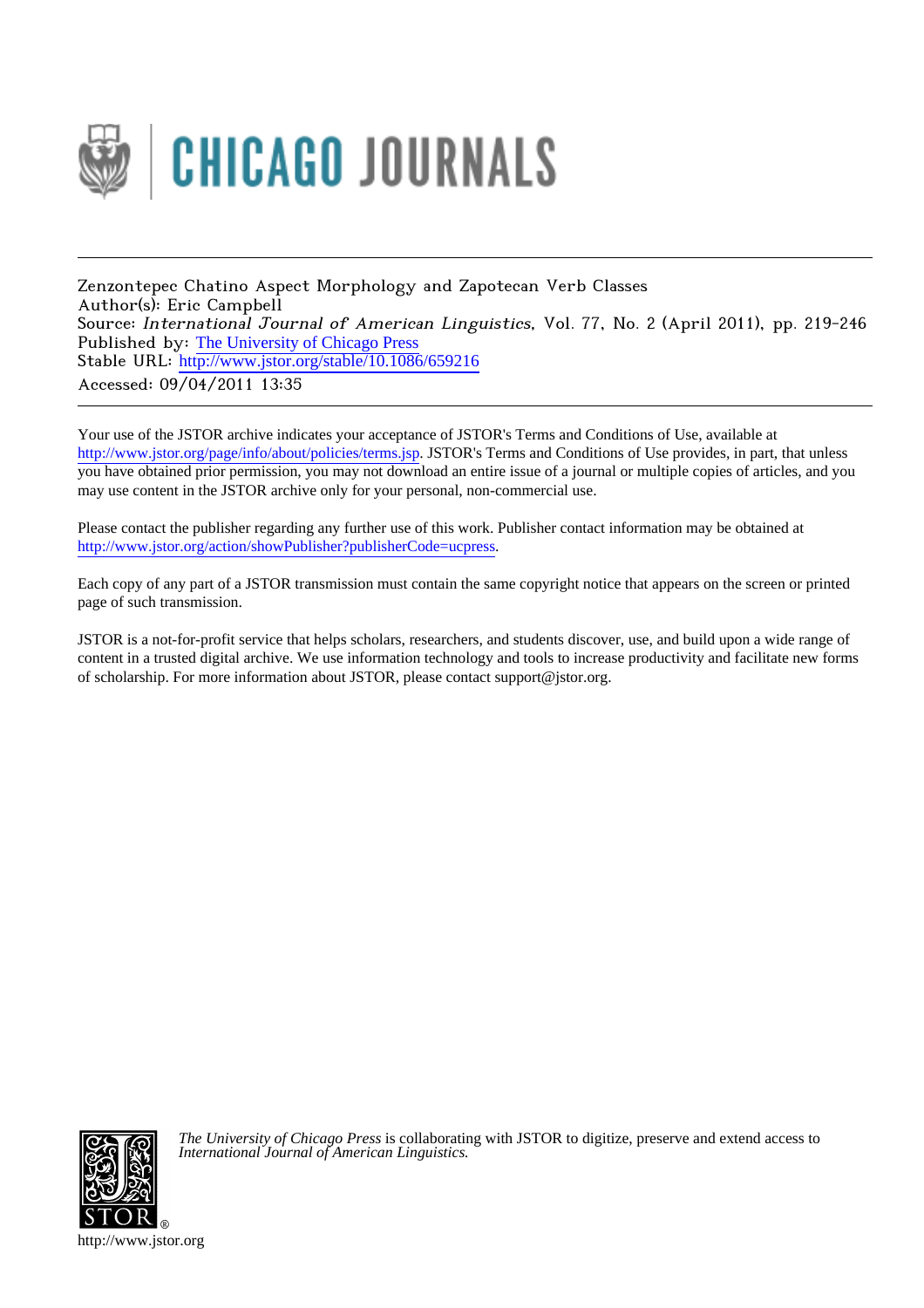## ZENZONTEPEC CHATINO ASPECT MORPHOLOGY AND ZAPOTECAN VERB CLASSES<sup>1</sup>

## Eric Campbell

## University of Texas at Austin

This work presents a classification of Zenzontepec Chatino (ZEN) verbs based on which allomorphs of aspect markers they select. The selection depends on several interrelated factors including verbal semantics, valency, derivational morphology, and phonological factors, but it is partly lexically determined. Until now, aspect marking in Chatino has defied concise description (Rasch 2002 and Pride 2004) because previously documented varieties have undergone considerable phonological and morphological reduction, wiping out some of the earlier systematic patterns. ZEN, on the other hand, is conservative in these respects. In addition to describing the ZEN verb classes in synchronic terms, I demonstrate that they line up well with Kaufman's (1987) proposed verb classes for Zapotec and Proto-Zapotec. With slight modification, Kaufman's system applies to Proto-Zapotecan, the parent language of Zapotec and Chatino. The basic system has remained stable through time, despite elaborations and innovations in the individual languages. This study also documents in Chatino several derivational morphemes and a progressive aspect prefix reconstructed for Proto-Zapotec (Kaufman 1993), showing that they are of Proto-Zapotecan vintage.

[Keywords**:** Chatino, Zapotec, verb classes, aspect marking, historical linguistics, morphology]

**1. Introduction.** Various studies on Zapotec languages have been carried out that classify verbs according to the allomorphs of aspect markers that they select, including de Córdova (1578), Bartholomew (1983), Kaufman (1987), Stubblefield and Hollenbach (1991), Pickett, Black, and Cerqueda (1998), Long and Butler (2000), Smith Stark (2001; 2002), Beam de Azcona (2004), Sonnenschein (2005), López and Newberg (2005), and Lyman Boulden (2007). Much less work exists on Chatino, which is coordinate with

1 Earlier versions of this paper were presented at the Coloquio María Teresa Fernández de Miranda in Oaxaca, Mexico, in April 2008, and at the Max Planck Institute for Evolutionary Anthropology in June 2009. I thank Tranquilino Cavero Ramírez and Flor Cruz Ortiz, native speakers of Zenzontepec Chatino, for their collaboration. I am thankful for the support of Terrence Kaufman, John Justeson, and Roberto Zavala, the directors of the Project for the Documentation of the Languages of Mesoamerica (PDLMA). Fieldwork in Zenzontepec was supported by the Chatino Language Documentation Project, funded by Hans Rausing Endangered Language grant no. MDP0153 to the University of Texas at Austin. I thank Tony Woodbury and Terrence Kaufman for comments on several versions of this paper, and Nora England, Juliette Blevins, Emiliana Cruz, Hilaria Cruz, Vijay John, Justin McIntosh, and Stéphanie Villard for helpful comments as well. This paper has benefited from thoughtful reviews by Monica Macaulay, Aaron Sonnenschein, and one anonymous reviewer. Any remaining errors are solely my responsibility.

 $© 2011$  by The University of Chicago. All rights reserved. 0020–7071/2011/7702–0003\$10.00

<sup>[</sup>*IJAL*, vol. 77, no. 2, April 2011, pp. 219-46]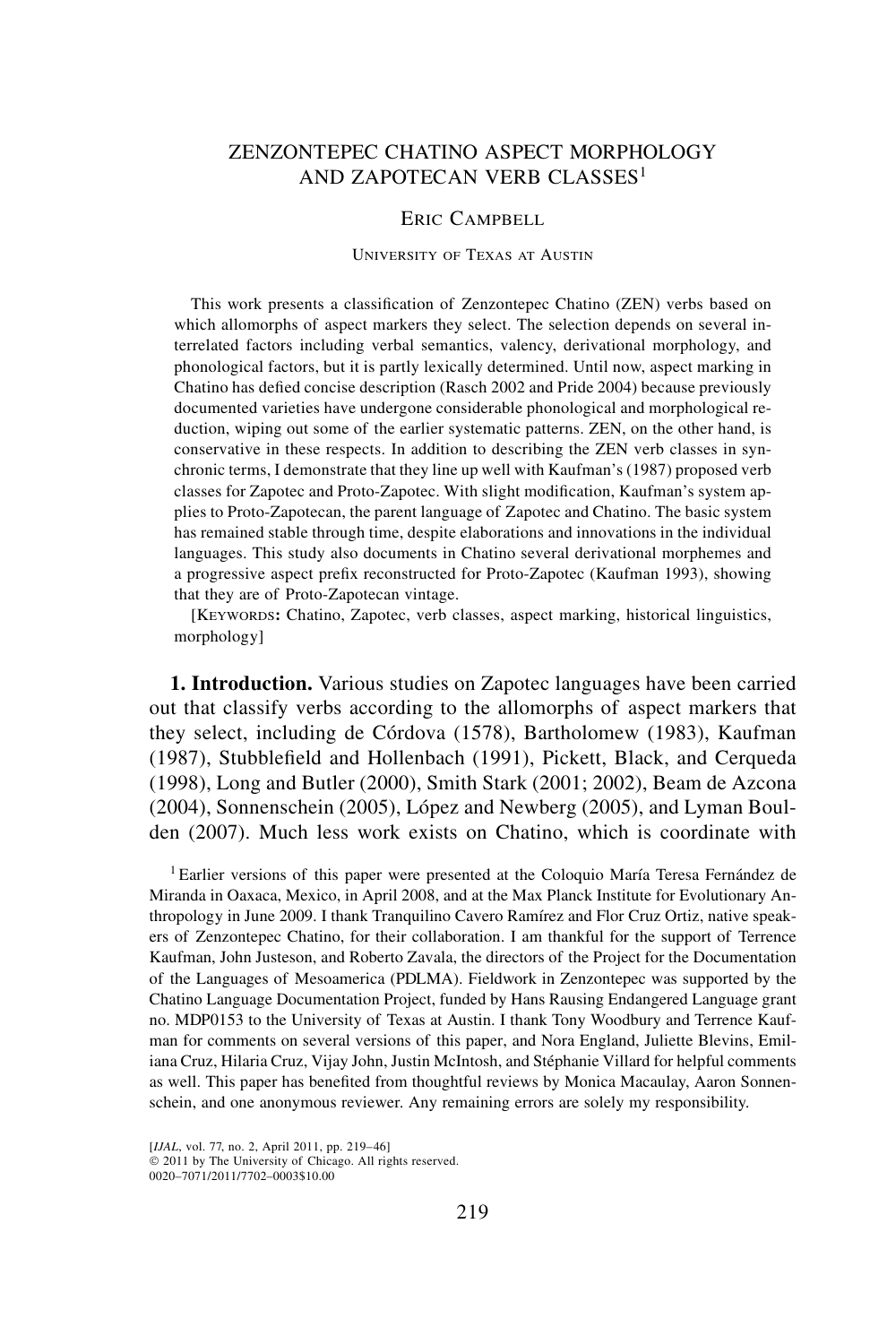Zapotec in the Zapotecan language family of the Otomanguean linguistic stock of central and southern Mexico (Mechling 1912 and Boas 1913). Previous work on Chatino (Rasch 2002 and Pride 2004) has so far failed to uncover any systematicity to its aspect morphology. Therefore, in descriptions of the language, it has been necessary to specify for each verb its form in each of the four principal aspects: potential (POT), progressive (PROG), habitual (HAB), and completive (COMP). This paper presents the first comprehensive and successful verb classification in a Chatino language—the phonologically and morphologically conservative Chatino of Santa Cruz Zenzontepec (ZEN).

The classification proposed here is compared to Kaufman's (1987) classification of Zapotec verbs and his reconstructed aspect markers for Proto-Zapotec (PZp). Because ZEN is conservative in preserving vowels of nonprominent syllables, including those of aspect markers, it facilitates comparison with Zapotec. In order to achieve a better understanding of verb classes at the deeper Proto-Zapotecan (PZn) level, the classification of ZEN verbs will be connected to similar work on Zapotec, particularly work that is also based on Kaufman's, such as Smith Stark (2002) and Beam de Azcona (2004), who treat the verbs of Chichicapan Central<sup>2</sup> Zapotec and Coateco Southern Zapotec, respectively.

A significant finding of this study is that the Chatino data largely align with Kaufman's Zapotec verb classes, which can therefore be extended back in time, with minor revision, to include the entire Zapotecan language family. Although the system has diversified over time within most Zapotecan languages through the emergence of new subclasses and migrations of verbs from one class to another, its core has remained largely intact. Certain verbs show remarkable stability across branches of Zapotecan languages with regard to their class membership. Additionally, several derivational morphemes related to valence and a progressive aspect marker *\*kkay-* that Kaufman (1993) reconstructs for PZp are here documented in Chatino, establishing that they are at least of PZn origin.

Section **2** gives some background information on Chatino and the ZEN data. Section **3** summarizes the most relevant previous work on Zapotec verb classes, and **4** briefly reviews the similar but limited work on Chatino. Section **5** presents the ZEN verb classes in detail, with connections to Zapotec. Finally, **6** summarizes the classification and offers preliminary generalizations about the PZn verb-class system, with a description of some of its later development in the Chatino language group.

<sup>&</sup>lt;sup>2</sup> I adopt the terminology for the branches of the Zapotec language family put forth by Kaufman (1987), which Smith Stark (2007) modified and placed within the context of the rest of the history of classification of the Zapotec languages.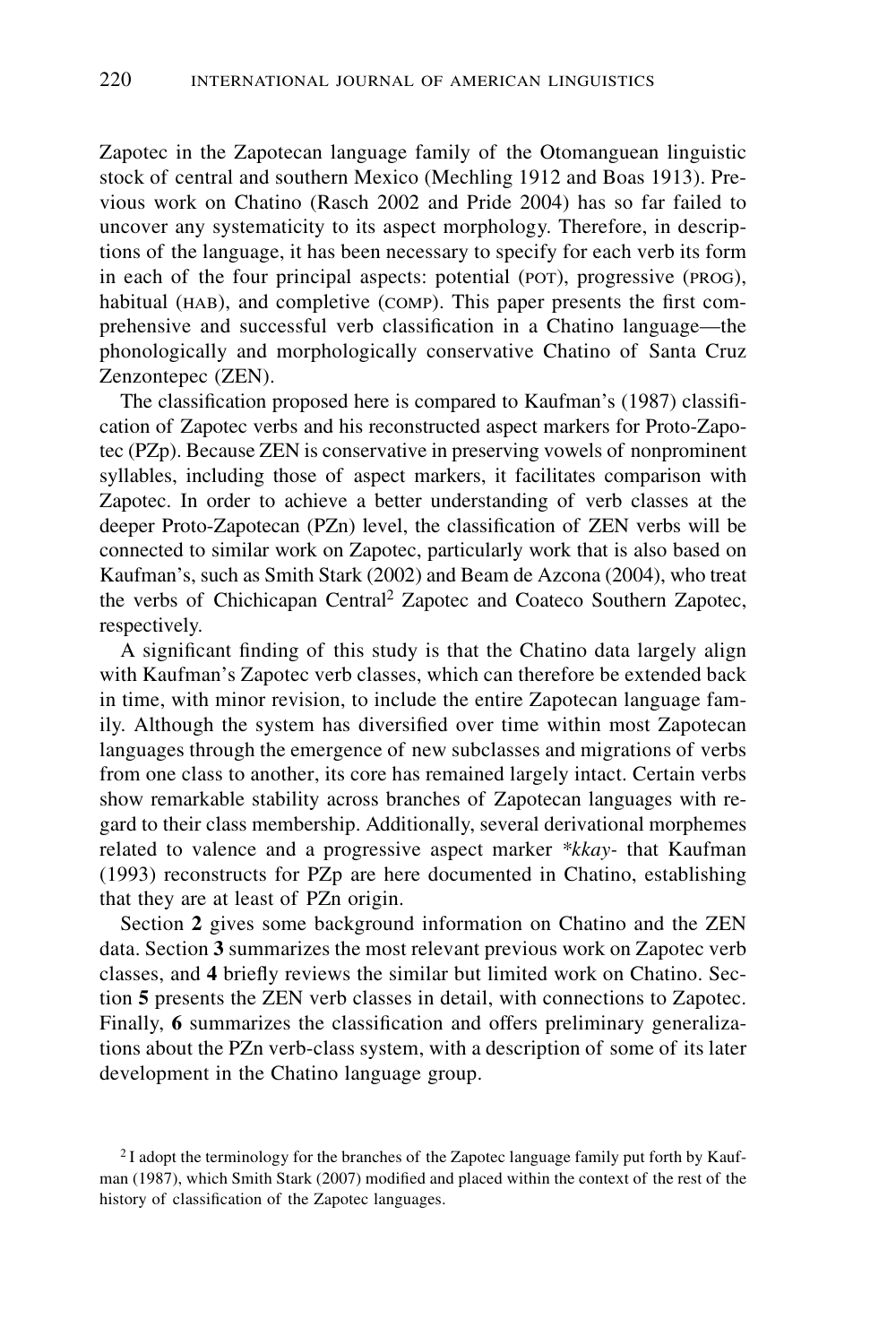**2. Background.** Chatino is a shallow family of languages spoken in the southern part of the state of Oaxaca, Mexico. Most Chatino communities are located in the district of Juquila, except for those in the municipality of Santa Cruz Zenzontepec in the district of Sola de Vega. The internal diversification of Chatino has not received as much attention as that of Zapotec, but Boas (1913) recognized three distinct varieties: Zenzontepec, Tataltepec, and a third that includes the communities to the south and east of those. Ethnologue (Lewis 2009) lists six languages: Zenzontepec, Tataltepec, Eastern Highland, Western Highland, Zacatepec, and Nopala. In recent work, Woodbury (2009) agrees with Boas's three divisions: Zenzontepec, Tataltepec, and Eastern Chatino.

Chatino languages share most of the features that define the Mesoamerican linguistic area (Campbell, Kaufman, and Smith Stark 1986). Basic word order is VSO. Their morphology is head marking (Nichols 1986) and ranges from fairly synthetic, as in ZEN, to relatively analytic in monosyllabic varieties. Chatino is a transitivizing language (Nichols, Peterson, and Barnes 2004) because the majority of verb roots are intransitive and have transitive stems derived from them.

ZEN is the most linguistically divergent variety, and it is the most politically and geographically isolated from the rest of the Chatino region. It is spoken in about 28 villages and many *ranchos*, or hamlets, throughout the region. Its linguistic uniformity is remarkable for an area of its size in mountainous rural Oaxaca. This suggests a relatively recent expansion of ZEN. Nevertheless, the area where the language is spoken is now shrinking, as communities, especially on the periphery, have shifted or are shifting to Spanish. There are an estimated 8,000 ZEN speakers, of which perhaps 2,000 are monolingual. $3$ 

The ZEN data for this study are from elicitation on the Project for the Documentation of the Languages of Mesoamerica (PDLMA) from 2007 to 2009 and from texts I recorded during several trips to three ZEN-speaking villages: San Pedro del Río, La Aurora, and Santa María Tlapanalquiahuitl. The lexical database created by Carleton (1995–2000) on the PDLMA was a principal source for building the current database, which now includes around 1,400 verbal lexemes. Previous published work on ZEN is limited but includes Upson and Longacre's (1965) study of Proto-Chatino phonology, Carleton (1997; 1998), and Carleton and Waksler (2000; 2002). Nothing has previously been written on ZEN verbal morphology.

**3. Zapotec verb classes.** Kaufman (1987) proposes four verb classes for Zapotec based on the aspect proclitics that they take: classes A, B, C, and D. From those, he reconstructs two allomorphs of the potential marker for PZp,

<sup>&</sup>lt;sup>3</sup>My tentative estimates here agree with Lewis (2009).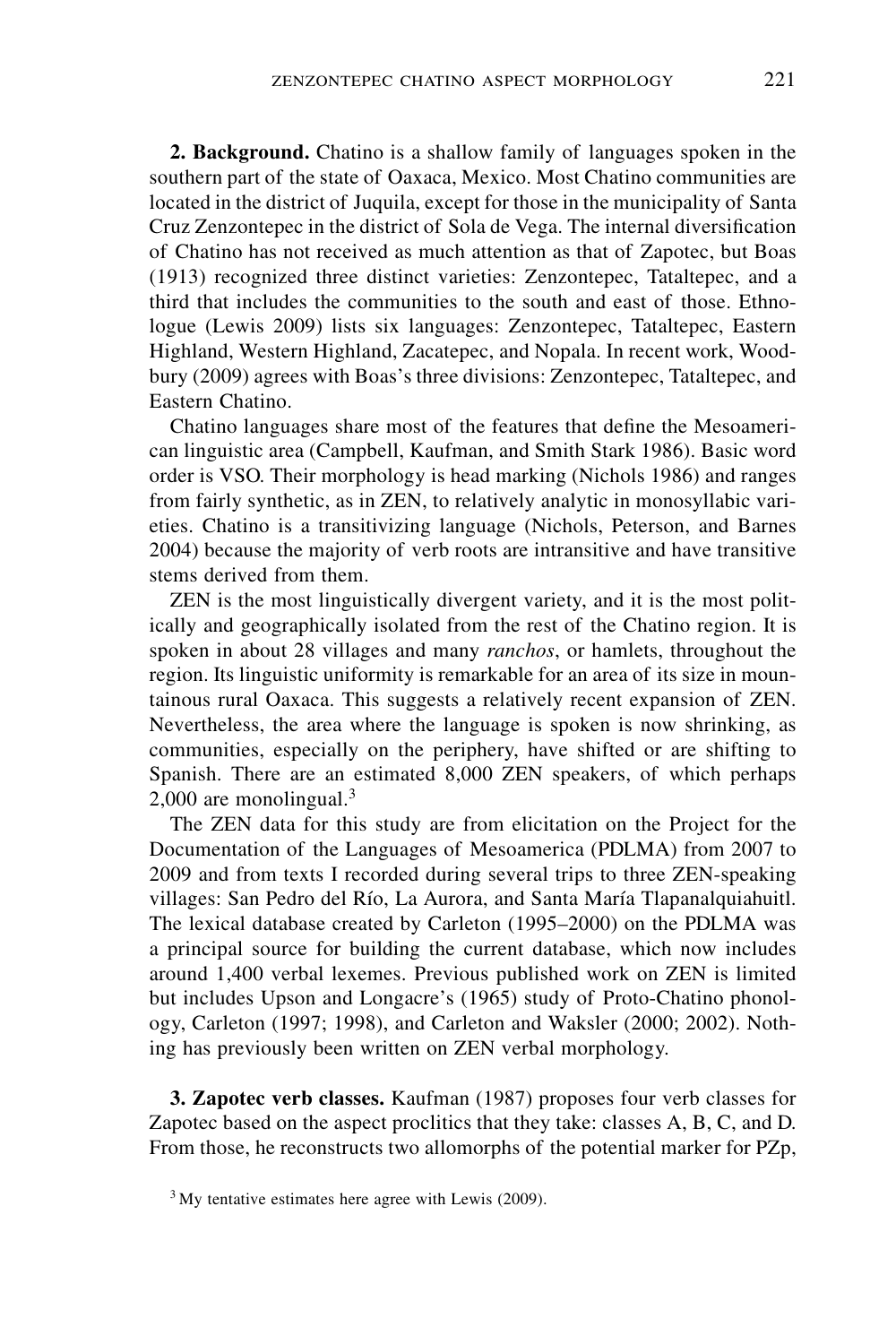|            | Class A | Class B | Class C | Class D |
|------------|---------|---------|---------|---------|
| Potential  | ki-     | ki-     | $k-$    | $k-$    |
| Completive | kwe-    | ko-     | $ko-$   | ko-     |
| Replacives | No      | No      | No      | Yes     |
| Begin with | u, e    | C       | V. C    | V. s    |

TABLE 1 Kaufman's Zapotec Verb Classes

\**ki-* and *\*k-*, and two for the completive, *\*kwe-* and *\*ko-*. Although these pairs of allomorphs may each ultimately descend from one form, they were separate at the level of PZp, and likely at the level of PZn, because they are also distinct in Chatino. Table 1 shows Kaufman's (1987:99) Zapotec verb classes.

Class A is unique in having the completive marker *kwe-*, while classes B, C, and D share the allomorph *ko-*. Classes C and D differ from classes A and B in having the vowel-less potential marker *k-*. Class D differs from class C in having what Kaufman calls stem-initial replacive consonant alternations, whereby a verb stem begins with one consonant in the completive aspect and a different consonant, or none at all, in the potential and habitual. Class A contains mostly transitive stems that begin with the vowels /u/ or /e/. Class B stems are mostly intransitive and begin with consonants. Class C verbs are mostly intransitive and begin with vowels or consonants, and class D roots are transitive or intransitive and begin with vowels or /s/ in a few cases.

The class D replacive consonants are part of Kaufman's Zapotec verb analysis that accounts for what otherwise could appear as greater irregularity in aspect marking. Since the classes are based on aspect markers, the inventory of verb classes would needlessly expand if the replacive consonants were treated as part of the aspect markers. Furthermore, the replacive consonant of a transitive verb stem in the completive generally matches the steminitial consonant of the corresponding intransitive verb, perhaps reflecting a now lost pattern of aspect-based split ergativity (Kaufman 1987:97). The verb 'to pay (it) (to him/her)' in (1), from Betaza (Villa Alta) Northern Zapotec  $(BET)$ ,<sup>4</sup> inflected for three aspects, illustrates one class D replacive consonant (REPL) pattern. $5$ 

4 The BET data were collected by Amador Teodocio Olivares, a native speaker of Betaza Zapotec, and me.

<sup>5</sup> I adopt the practical orthography of the PDLMA, differing from the IPA as follows:  $zx =$ [ z ], 4 *gh* = [ Â ], *zh* = [ J ], *kw* = [ kw ], *tz* = [ è ], *r* = [ \ ], *ty* = [ t ], ı *ly* = [ l ], ı *ny* = [ nı ], *ch* = [ tf ],  $x = [f]$ ,  $y = [j]$ ,  $ky = [k^j]$ ,  $7 = [?]$ ,  $j = [h]$ , and  $VV$  = vowel length. Nasalized vowels are written with an ogonek  $(y)$ , and tone is represented as follows (except in Eastern Chatino):  $\hat{v}$  = low tone,  $\hat{v}$  = falling,  $\check{v}$  = rising,  $\bar{v}$  = mid, and  $\acute{v}$  = high. Eastern Chatino tone is represented by superscript numbers, where  $V^0$  is the highest pitch and  $V^4$  is the lowest.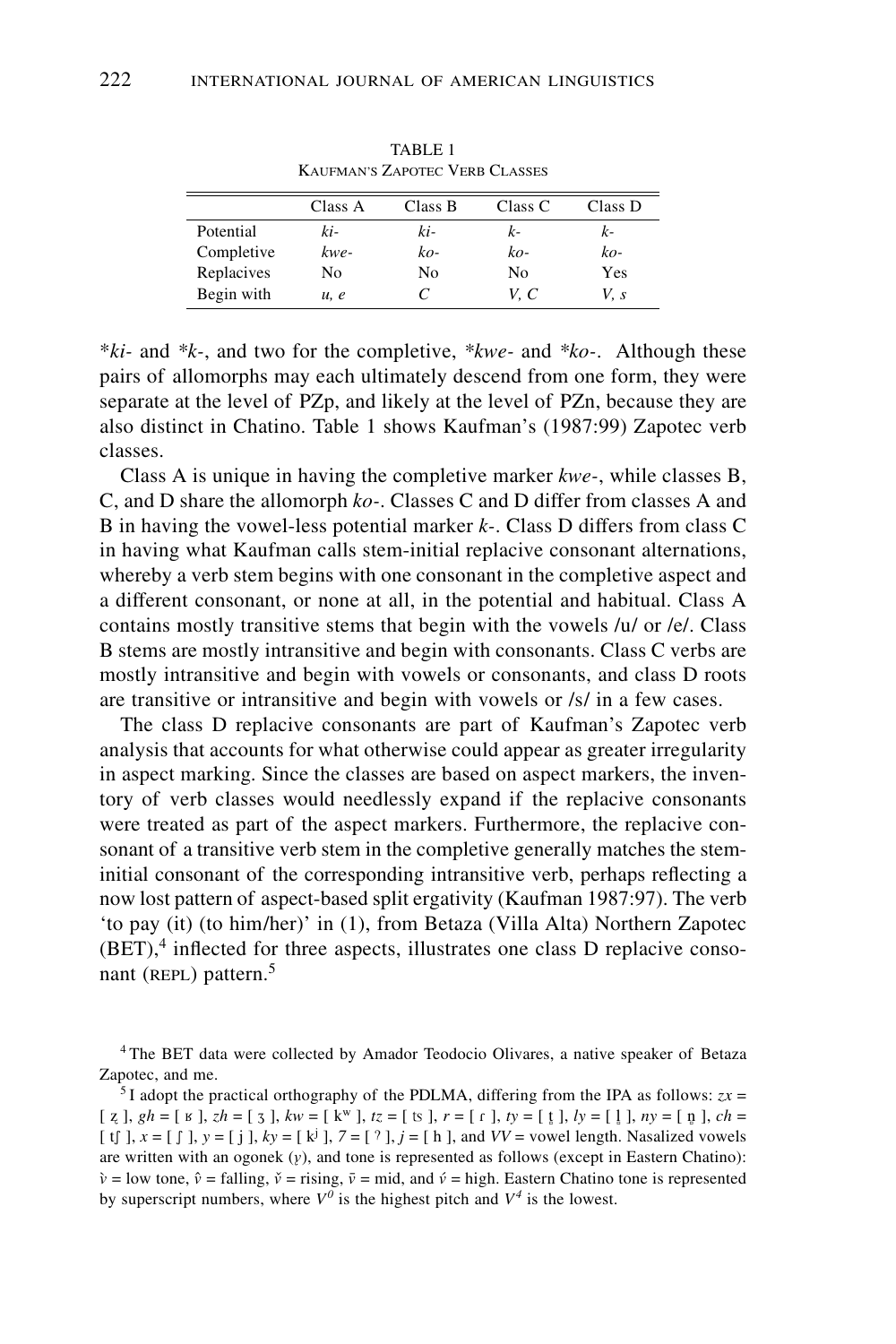- (1*a*) *kizxgh* /g-**g**-izxgh/ POT-REPL-pay 's/he is going to pay (it) (to him/her)'
- (1*b*) *dzyizxgh* /dz-**g**-izxgh/ HAB-REPL-pay 's/he pays (it) (to him/her)'
- (1*c*) *bdizxgh* /b-**d**-izxgh/ comp-repl-pay 's/he paid (it) (to him/her)'

The replacive consonants in (1) are  $/g/\text{ in the potential and habitual and } /d/$ in the completive. The BET class D potential marker *g-* (<*\*k-*) fuses with the stem-initial lenis /g/ to yield the fortis [k]. The stem /g/ surfaces as [y] in the habitual because in Northern Zapotec /g/ becomes [y] before front vowels. This verb would thus be classified as a class D ( $g \rightarrow d$ ) verb in BET. The notation ( $g \rightarrow d$ ) means that the stem begins with /g/ in the potential and habitual and /d/ in the completive.

Replacive consonants like those shown in (1) for BET have been documented, even if not treated as such, in other Northern Zapotec varieties (Bartholomew 1983, Sonnenschein 2005, López and Newberg 2005, and Lyman Boulden 2007) and most of the other major branches of Zapotec including Western (Sicoli 2008), Central (Smith Stark 2002 and Pickett, Black, and Cerqueda 1998), and Southern (Beam de Azcona 2004).<sup>6</sup> However, there is no trace of replacive consonants in ZEN or any documented Chatino language. Therefore, in Chatino there is no equivalent to Kaufman's class D, as illustrated in table 2 by the cognate verbs meaning 'to pay (it) (to him/her)' in BET, Juchitan (Central) Zapotec  $JCH$ , and ZEN. In ZEN, this verb belongs to class A.

The replacive consonant phenomenon was either (*a*) an innovation in PZp after Chatino and Zapotec split, or (*b*) it existed in PZn and was leveled in Chatino after the split with Zapotec but before the breakup of the Chatino languages. Since there is no trace of the phenomenon, even as fossilized irregularities, in the corpus of 1,400 ZEN verbs inflected for four aspects, option (*a*) seems more likely.

<sup>6</sup> Aside from the extinct Solteco, the other main branch of Zapotec is Papabuco. In Speck (1984), one can see the class D replacive phenomenon in Texmelucan Papabuco.

 $<sup>7</sup>$  I thank Gabriela Pérez Báez for the JCH data.</sup>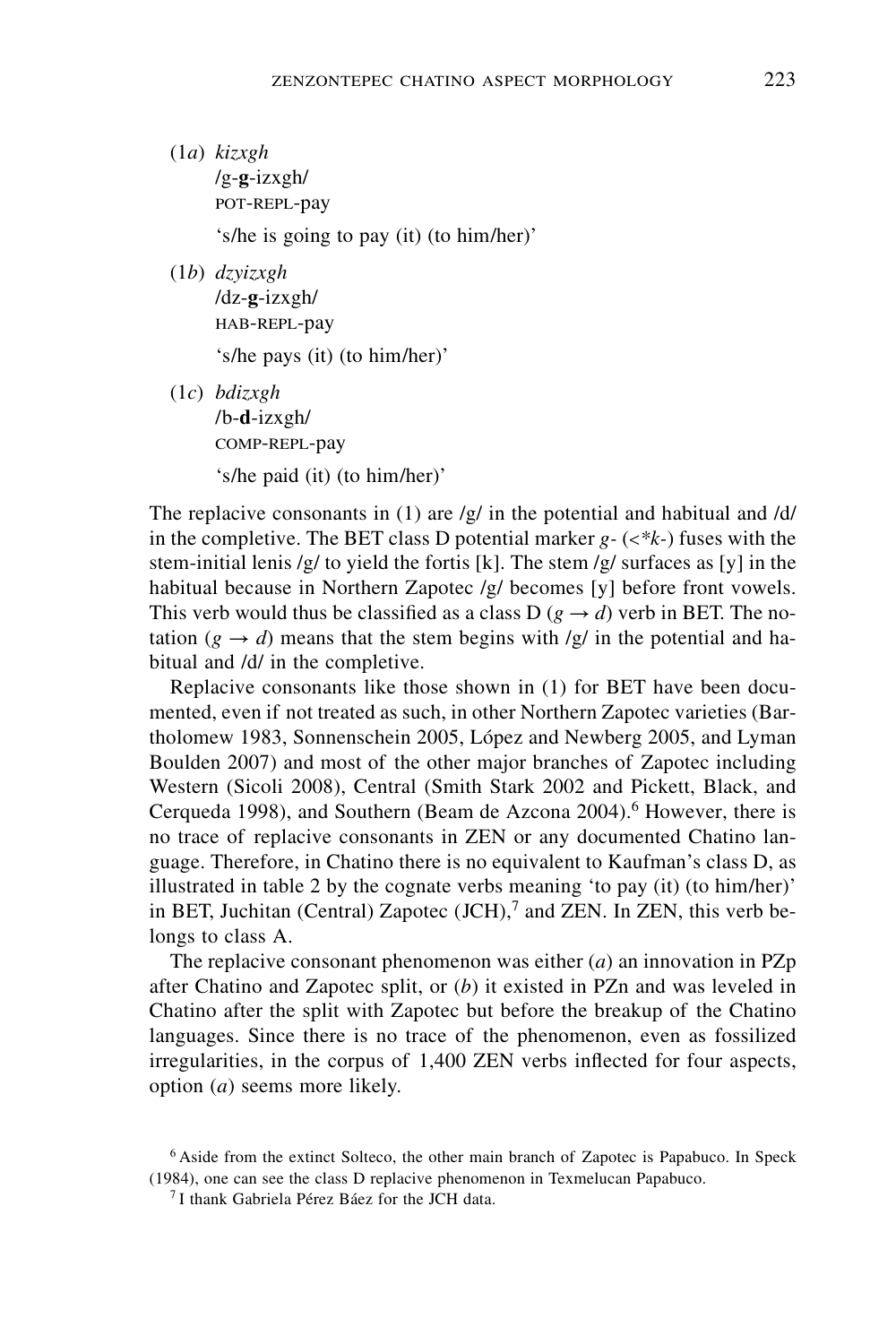|             | <b>BET</b>    | JCH              | <b>ZEN</b>      |
|-------------|---------------|------------------|-----------------|
| POT         | $/g-g.izxgh/$ | $/g-g$ . $izhe/$ | $/k$ -isu $/$   |
| <b>HAB</b>  | /dz-g.izxgh/  | $/ri-g.izhe/$    | $/nt$ -isu $/$  |
| <b>COMP</b> | /b-d.izxgh/   | /gu-d.izhe/      | $/nkw$ -ísū $/$ |

TARIE<sub>2</sub> ZAPOTECAN COGNATE VERBS: 'TO PAY (IT) (TO HIM/HER)'

Another element of Kaufman's Zapotec verb classification is a vowel hierarchy. Most aspect markers end with vowels, and many verb stems begin with vowels. Since Zapotecan languages tend to disallow vowel sequences, one is deleted in hiatus. Which vowel elides is determined by the hierarchy. Smith Stark (2002:172) cites Kaufman's (1987) vowel hierarchy, shown in  $(2)$  ( $\ast$  = "outranks"):

(2) *e* » *u*/*o* » *a* » *i*

When two vowels come into contact, the stronger on the hierarchy will delete the weaker, with /i/ being the weakest. Two like vowels reduce to one.

A salient difference between Zapotec and Chatino is that the former has a contrast between lenis and fortis consonants, and the latter does not. Swadesh (1947) and Kaufman (1993) reconstruct these pairs as geminate versus simple consonants. As seen in (1*a*) for BET, a phenomenon found in some class C and D verbs in all branches of Zapotec is fortition of a steminitial lenis consonant as a marker of potential aspect. By Proto-Chatino (PCh), however, geminate consonants had merged with their simple counterparts, and the lack of the resultant lenis/fortis distinction in Chatino precludes fortition as a marker of potential aspect.

**4. The problem of aspect marking in Chatino.** Although Chatino lacks some of the elaborations of aspect marking found in Zapotec, such as fortition and class D replacive consonants, the system in Chatino has previously proved to be rather opaque. The principal extant descriptions of Chatino languages are Rasch's (2002) doctoral dissertation on Yaitepec Chatino (YAI) and Pride's (2004) short grammar of Panixtlahuaca Chatino (PAN). Rasch (2002:113) writes of YAI: "A given verb root selects an allomorph of each aspectual prefix from among several possibilities. This selection appears to be largely arbitrary, but is partially restricted by the phonological shape of the root."

The number of verbs in Pride and Pride (2004) is extensive, but Pride (2004:368) states that the aspect markers are only partly identifiable in PAN, and the morphophonology of aspect marking is so abstract that it is necessary to list the four basic forms for each verb in its lexical entry. In addition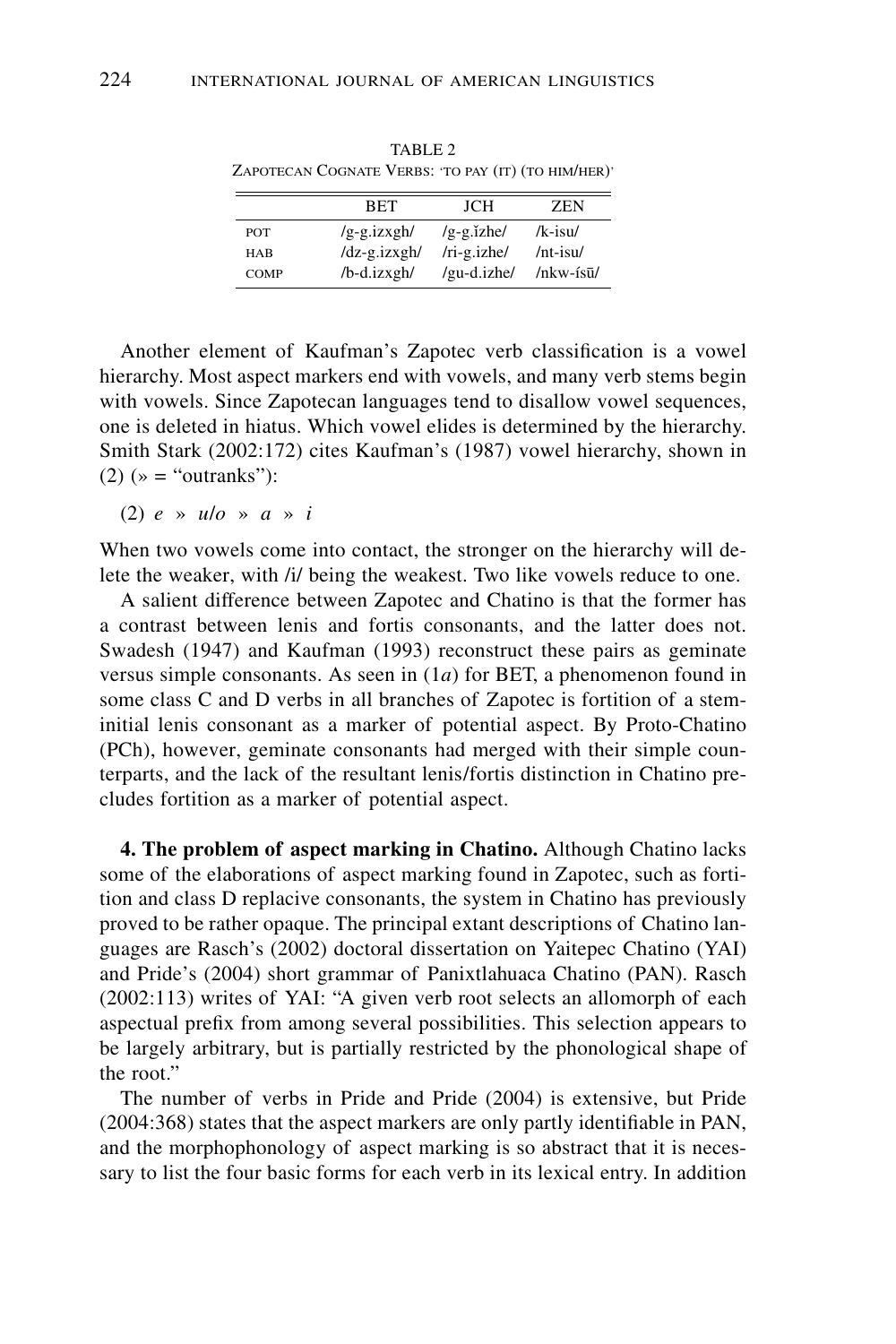to the segmental abstractness of aspect markers, YAI and PAN each have considerable tonal differences between aspects, although the tone is always the same in the potential and habitual. In ZEN, tone varies less across aspects than in YAI or PAN, though it is more complicated than in Zapotec.<sup>8</sup>

Why should aspect marking in Chatino be so complicated? A few observations may be made at this point. YAI, PAN, and many other Eastern Chatino varieties (for example. San Juan Quiahije and Teotepec) are largely, if not completely, monosyllabified. Historically, Zapotecan languages had both monosyllabic and disyllabic roots (Kaufman 1993). A tendency in certain varieties of Chatino and Zapotec has been to undergo monosyllabification of disyllabic roots through the loss of non-prominent vowels—in some varieties only in certain environments and in others unconditionally. In Chatino and most Otomanguean languages, the final syllable of a root is most prominent, whereas in Zapotec, the first syllable is. Even in conservative (disyllabic) Chatino varieties, non-final syllables are weak in that they fail to distinguish between nasal and oral vowels and the contrast in oral vowels is reduced. The monosyllabification of roots results in root-initial consonant clusters. Adding to this, aspect markers in Zapotecan languages are single syllable proclitics or prefixes, and in innovative varieties these markers have also lost their vowels. Consequently, in Chatino further verb-initial consonant clusters pile up, which then tend to simplify due to phonotactic constraints, eroding stem consonants and leaving at best only traces of the aspect markers.

The result of monosyllabification is that in many Chatino varieties, including those previously documented, the systematicity to aspect marking has been obscured or lost. ZEN and the Eastern Chatino of San Marcos Zacatepec (ZAC), documented in Cruz and Woodbury (2006) and Villard (2009), are the two most syllabically conservative varieties, preserving nearly all vowels of aspect markers and historically disyllabic roots. Since aspect markers are intact in ZEN and ZAC, they show clearer relationships with conservative forms of Zapotec, such as Juchitán (Central) and Atepec (Northern) (Nellis and Nellis 1983), helping shed light on both the PZn system and the opaque monosyllabic Chatino varieties. With this, I now turn directly to ZEN aspect marking.

**5. Zenzontepec Chatino aspect marking and verb classes.** The surface forms of the aspect markers of Zenzontepec Chatino are listed in table 3. The notation [lam]- stands for laminalization. In PCh, the alveolars *\*t*, *\*n*, and *\*l* became lamino-alveo-palatals *ty*, *ny*, and *ly* when preceded by the vowel /i/

<sup>8</sup> In Zapotec, the potential aspect marker often carries a high or rising tone (Beam de Azcona 2004, Smith Stark 2002, and Sicoli 2008).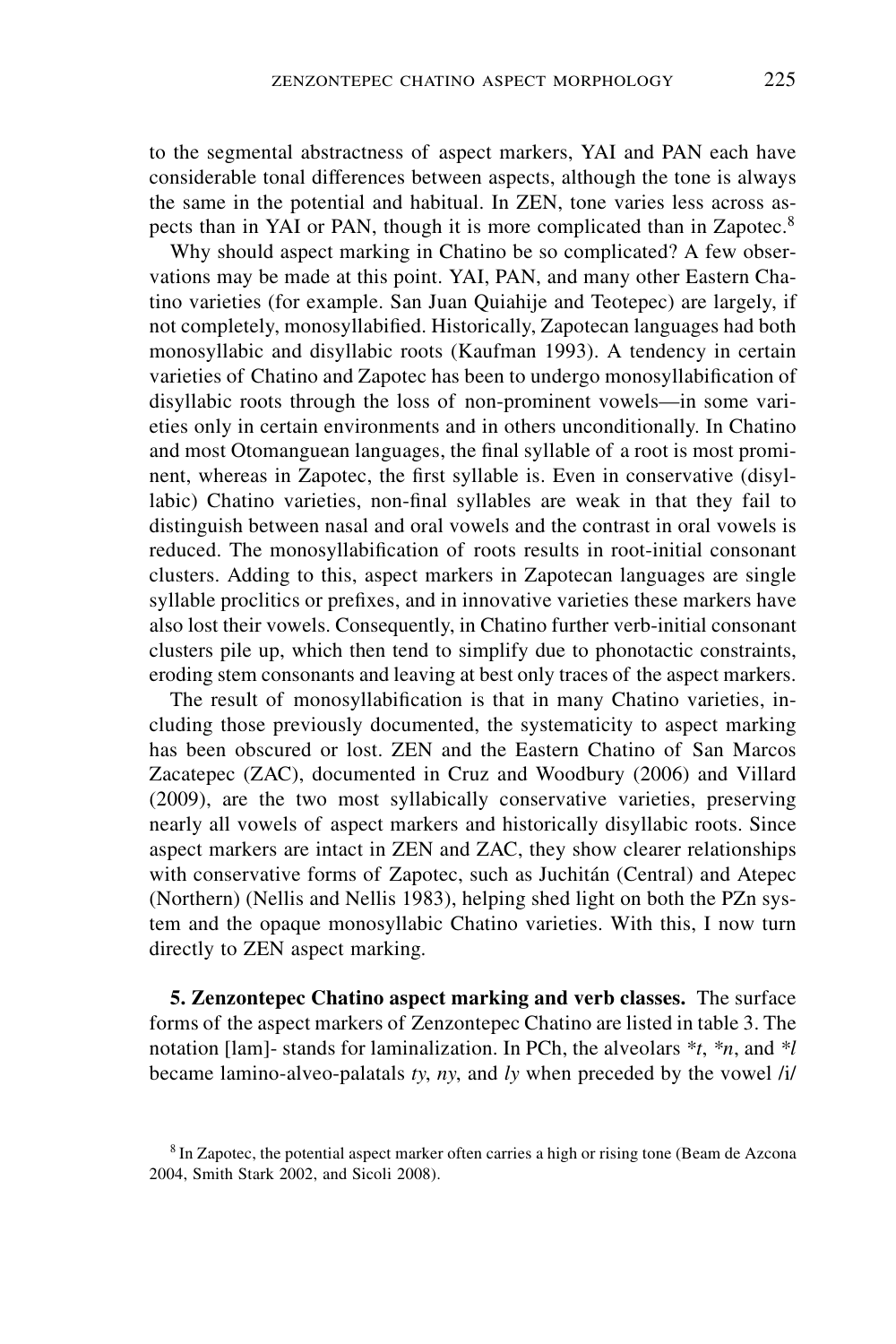|             | ZJ 2N ASPEL I IVIARNERS                   |
|-------------|-------------------------------------------|
|             | <b>ZEN</b> Aspect Allomorphs              |
| <b>POT</b>  | $ki$ -, $k$ -, [lam]-, $\emptyset$        |
| PROG        | nte-, ntey- $\sim$ nch-                   |
| HAB         | <i>nti-</i> , $n+$ [lam]-, $n$ -, $nch$ - |
| <b>COMP</b> | nku-, nka-, nkwi-, nkay- ~ y-             |

TABLE 3 ZEN Aspect Markers

within a word. $9$  This process is still active in ZEN, as seen in the potential and habitual of some verbs whose stems begin in coronal consonants: pot *ki-laja* [ki-lyaja] 'it will get cleaned up'. Since the prog prefix *nte-* ends in /e/, the stem /l/ is not laminalized as it is in the potential: prog *nte-laja* [nde-laja] 'it is getting cleaned up'.

The ZEN completive markers *nkwi-* and *nku-* are cognate to Kaufman's Zapotec completive forms *kwe-* and *ko-*. In Chatino, a nasal /n/ has accreted onto the beginning of all aspect markers except for the potential markers and the *y-* allomorph of the completive.10 Kaufman (1993:103) posits that the prefixed nasal comes from an inherited Proto-Otomanguean adverb *\*na* 'now'.

In addition to the potential (*\*k-*, *\*ki-*) and completive (*\*kwe-*, *\*ko-*) markers already discussed, Kaufman (1987) reconstructs the following PZp aspect markers, which are pertinent to this study:

(3*a*) \**tyi-* Habitual (3*b*) \**kkay-* Progressive

The ZEN habitual marker *nti-* is the expected reflex of a would-be PZn habitual *\*tyi-*, after nasal accretion. Of the basic aspect markers in ZEN, the habitual is the one with the least allomorphy. In fact, *\*tyi-* has stable and predictable reflexes across Zapotecan languages.<sup>11</sup> The ZEN habitual forms  $n+$ [lam]- and *n*- are morphophonologically determined variants of *nti-*.

Kaufman's (1987) reconstructed progressive marker *\*kkay-* has reflexes in Central Zapotec and some varieties of Southern Zapotec. He traces it to a Proto-Otomanguean (POM) progressive marker *\*kai*, followed by a POM "indefinite" marker *\*i*. Smith Stark (personal communication, 2008) sug-

11 The Zapotec habitual marker in a given language reflects the reflex of the palatalized stop *\*ty* before the vowel [i]—with or without the vowel, depending on whether or not that variety preserves prestem vowels. In Western Zapotec it is *r-*, Papabuco *r-/ri-,* Isthmus *ri-*, Chichicapan (Central) *r-*, Atepec (Northern) *ri-*, Coateco (Southern) *nd-*, and Villa Alta *dz-* or *dx-* (Campbell 2008).

<sup>9</sup> Laminal consonants have phonemicized due to the loss of some conditioning vowels, for example, ZEN *lyo7o* 'spouse'; cf. ZAC *kwi-lyo7o* (Villard 2009).

<sup>&</sup>lt;sup>10</sup> Similar nasal accretion is seen in Southern Zapotec and may be an areal phenomenon.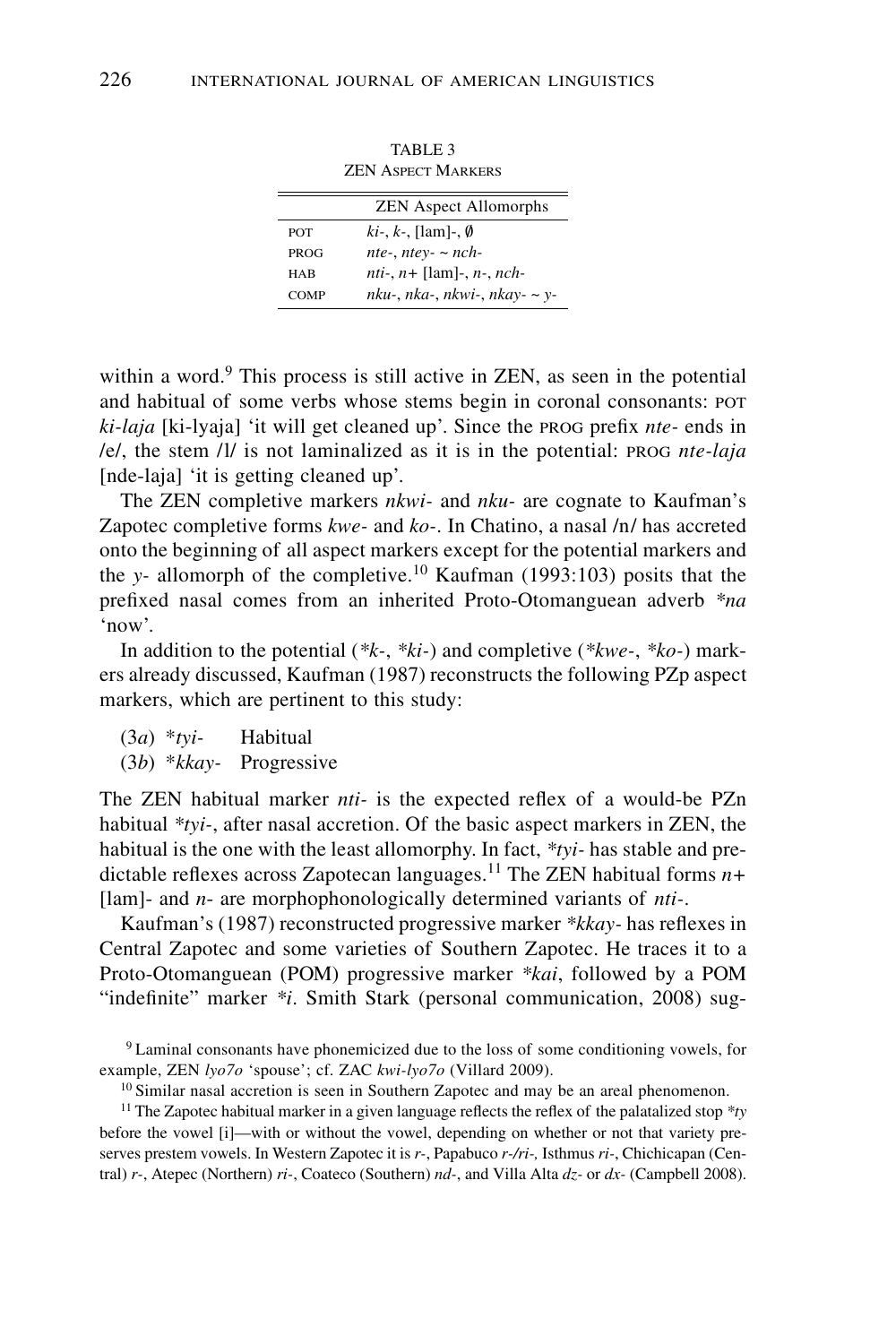gests that it is a Central Zapotec innovation not reconstructible to PZp, let alone PZn. However, the Chatino data show a likely cognate progressive marker: ZEN *nch-*, ZAC *nky-*, and TAT *ndy-*, which would place this morpheme firmly in PZn. All that is required to derive this form from \**kkay* is the loss of the vowel /a/ and the expected nasal accretion. Examples of this prefix in ZEN, ZAC (Villard, personal communication), and TAT (Pride and Pride 1970) are given in (4):

| <b>ZEN</b>               | ZAC                | <b>TAT</b> | Gloss                 |
|--------------------------|--------------------|------------|-----------------------|
| $(4a)$ nch-ūlá           | $nky$ -ola $31$    | ndy-ula    | 's/he is dancing'     |
| $(4b)$ nch-ūná           | $nky$ -on $a^{31}$ | ndy-una    | 's/he is crying'      |
| $(4c)$ nch-ata           | $nky$ -ata $l^3$   | ndy-atá    | 's/he is bathing'     |
| $(4d)$ nch-aku           | $nky-ako13$        | ndy-aku    | 's/he is eating (it)' |
| $(4e)$ nch-akw $\bar{e}$ | $nky-akwe^{32}$    |            | 's/he is vomiting'    |

This particular progressive marker is found only on class C verbs in ZEN. Its form in PCh would have been \**nky-*, as it is today in ZAC, and the ZEN and TAT forms reflect language-specific sound changes. The cognate sets in (5) further illustrate the correspondence between ZEN /ch/, TAT /ty/, and /ky/ in Eastern Chatino varieties: ZAC (Villard and Woodbury, personal communication), YAI (Rasch 2002), and San Juan Quiahije (SJQ) (Cruz et al. 2009).

| <b>ZEN</b>            | TAT   | ZAC.                  | YAI              | <b>SJO</b>   | Gloss           |
|-----------------------|-------|-----------------------|------------------|--------------|-----------------|
| $(5a)$ cho $\bar{o}7$ | tyoo7 | $k$ voo $7^{32}$      | $k$ voo $7^{23}$ | $k$ vo $7^2$ | 'century plant' |
| $(5b)$ chaja          | tvija | $k$ yaja <sup>3</sup> | $k$ yj $a^3$     | $via^4$      | 'tortilla'      |
| $(5c)$ choo           | tyoo  | $k \nu o o^3$         | $k \nu o o^3$    | $kvo^4$      | 'rain'          |
| $(5d)$ chojo          | tyojo | $k\nu oj o^2$         | $k$ yj $o^{12}$  | $yjo^{42}$   | 'squash'        |

The ZEN completive allomorph *y-* has no Zapotec cognates, but it reconstructs to PCh because it is also found in Eastern Chatino. It must have emerged after nasal accretion occurred on all of the non-potential aspect markers. The ZEN completive allomorphs *nka-* and *nkay-* are also of PCh vintage. The latter freely alternates with *y-* in ZEN and ZAC, and likely reflects double marking, *nka*- + *y*-, as suggested by Woodbury (personal communication).

The most common Chatino progressive marker is ZEN *nte-*, ZAC *nta-*. Since the vowel /e/ only occurs in prominent root syllables in ZAC, it is possible that the ZAC form *nta-* continues from an earlier PCh \**nte-*. The ZEN progressive aspect marker *ntey-* is in morpholexical alternation with *nch-*, and it is a ZEN innovation, having no cognates in ZAC or Zapotec. It likely arose from the broader *nte-* form, with a *y-* added on analogy to the *nka-y*completive, which is found on the same verbs that have the progressive *ntey-*.

The ZEN vowel hierarchy (6) differs from that for Zapotec proposed by Kaufman, repeated in (7).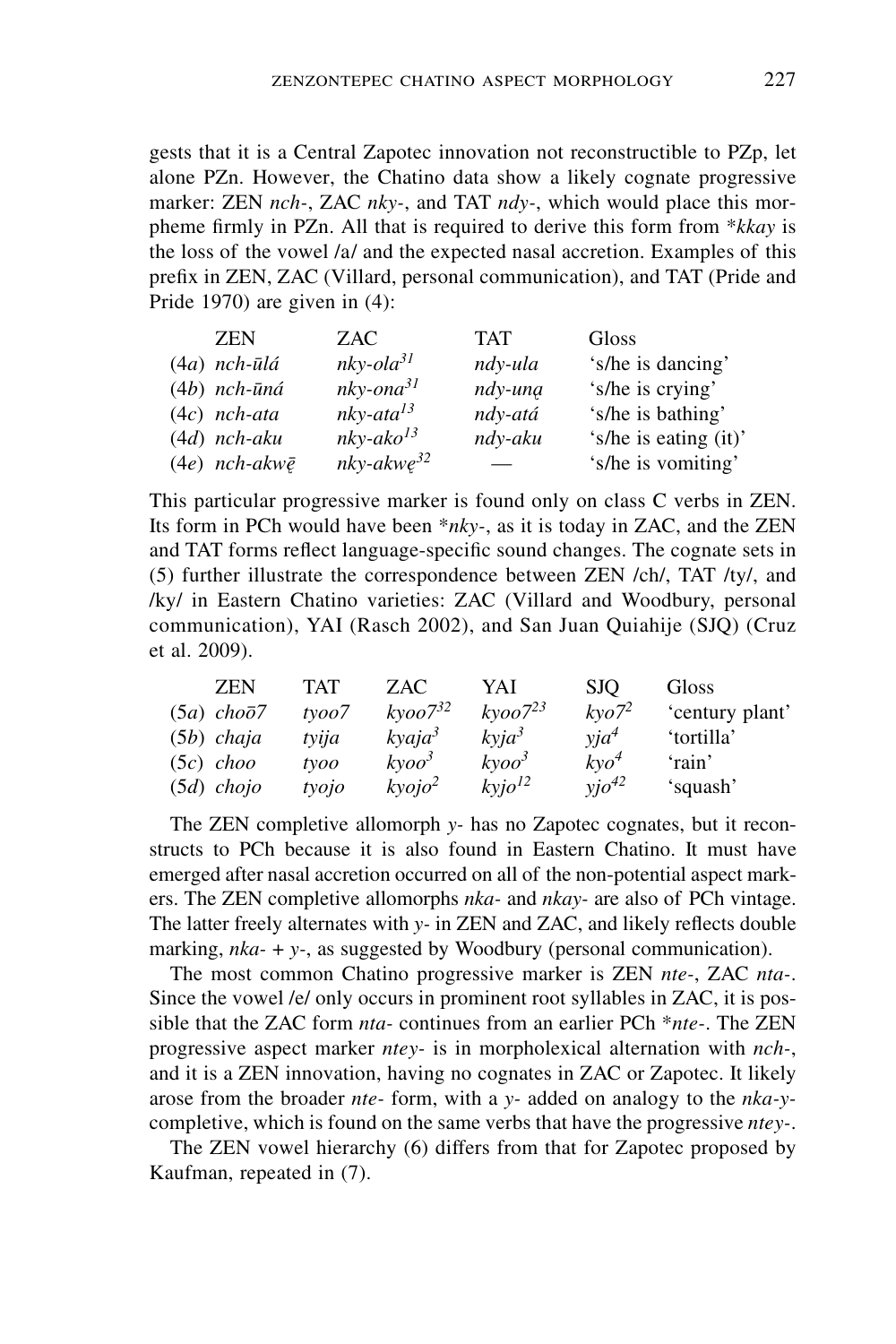| Prefix | <b>Stem</b> | Verh         | Gloss                     | Ranking           |
|--------|-------------|--------------|---------------------------|-------------------|
| nte-   | $-u$ -tala7 | nte-tala7    | 's/he is weaving (it)'    | $e \rightarrow u$ |
| ki-    | -eta        | k-eta        | 's/he will wait for (it)' | $e \times i$      |
| nti-   | $-u-tala7$  | $nt-u-tala7$ | 's/he weaves (it)'        | $u \gg i$         |
| $nku-$ | $-atza7$    | $nku-tza7$   | 'it got wet'              | $u \gg a$         |
| nti-   | $-atza7$    | nti-tza7     | 'it gets wet'             | $i \times a$      |
| nti-   | $-ojo7$     | $nti-io7$    | 'it stings (him/her)'     | $i \times o$      |

TABLE 4 Vowel Hiatus Reduction in ZEN

| (6) ZEN vowel hierarchy     |  | $e \rightarrow u \rightarrow i \rightarrow a, o$ |  |  |
|-----------------------------|--|--------------------------------------------------|--|--|
| (7) Zapotec vowel hierarchy |  | $e \rightarrow ulo \rightarrow a \rightarrow i$  |  |  |

The vowel /i/ dominates the vowel /a/ in ZEN, whereas it is the reverse in Zapotec. Another difference is that /o/ is separated from /u/ on the ZEN hierarchy and ranked beneath /i/.<sup>12</sup> The lowest level of the ZEN vowel hierarchy is shared by /a/ and /o/, which cannot be ranked with respect to one another because they happen never to occur in hiatus. Table 4 gives examples that illustrate the ZEN vowel hierarchy.

The vowel hierarchy is unusual in that we might expect the typically most sonorous vowel, [a], to dominate the others and the typically shortest vowel, [i], to be the weakest. However, the similar and equally unusual hierarchy in Zapotec (7) illustrates that the roots of the current pattern are old, and the full details of its development await deeper comparison within Otomanguean.

The ZEN verb classes and the aspect markers that define them are summarized in table 5, and each class and subclass are described in turn below.

 **5.1. Class A.** There are three subclasses of class A verbs. Subclasses Au and Ac share identical aspect marking, and they only appear different because the former includes verbs that begin in /u/, which in turn interacts with the aspect marker vowels. Subclass Au verbs are derived causatives and subclass Ac are largely unergative roots. Subclass A2 differs from subclasses Au and Ac in having the completive allomorph *nkwi-*. As in Kaufman's Zapotec system, the class A potential marker in ZEN is *ki-*. Class A is summarized in table 6.

**5.1.1. Subclass Au.** Verb roots in class A are both transitive and intransitive, but there are many more transitive stems in this class. This is due to the fact that a large set of consonant-initial intransitive verb roots (from class B)

<sup>&</sup>lt;sup>12</sup> Kaufman (1993) reconstructs both  $*$ *o* and  $*$ *u* for PZn. They have merged in some varieties, and their reflexes overlap and are not altogether clear in others.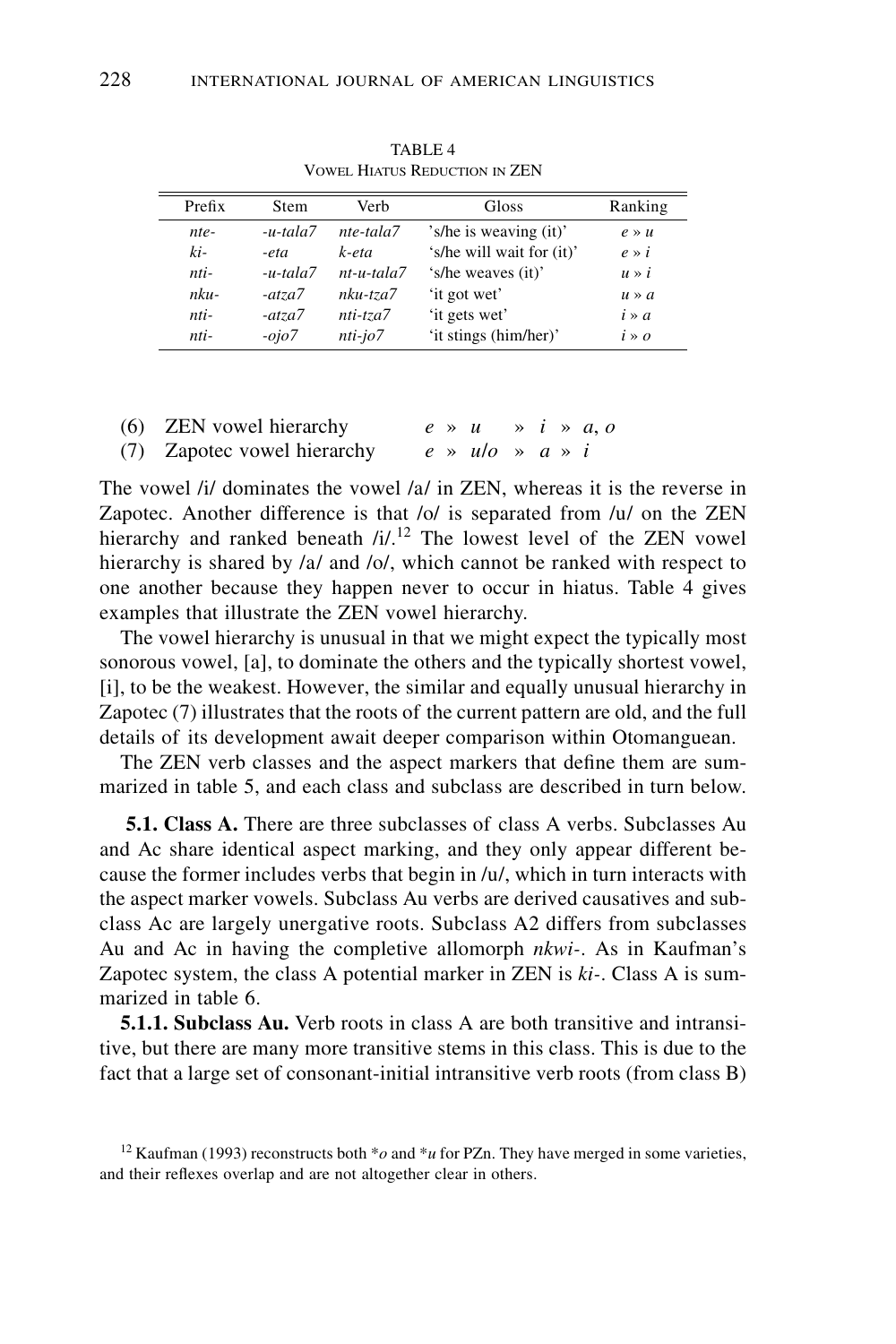|             |         |                |         |             | ELIZONIELE CHAIRD TEND CLASSES |         |                |  |
|-------------|---------|----------------|---------|-------------|--------------------------------|---------|----------------|--|
|             | Class A |                | Class B |             |                                | Class C |                |  |
|             | Au. Ac  | A <sub>2</sub> | Bc      | Bt          | Βy                             | Ca      | C <sub>2</sub> |  |
| POT         | ki-     | ki-            | ki-     | [lam]       | $(v \rightarrow ch)$           | $k-$    | $k-$           |  |
| <b>HAB</b>  | nti-    | nti-           | nti-    | $n$ - [lam] | $n-(y \rightarrow ch)$         | nti-    | nti-           |  |
| PROG        | nte-    | nte-           | nte-    | nte-        | nte-                           | $nch-$  | $ntev-, nch-$  |  |
| <b>COMP</b> | nka-    | nkwi-          | nku-    | nku-        | $nk(u)$ -                      | nku-    | $nkay-$ , $y-$ |  |

TABLE 5 ZENZONTEPEC CHATINO VERB CLASSES

| TABLE 6                                     |
|---------------------------------------------|
| ASPECT MARKERS OF CLASS A VERBS BY SUBCLASS |

|             | Au/Ac | A <sub>2</sub> |
|-------------|-------|----------------|
| <b>POT</b>  | ki-   | ki-            |
| PROG        | nte-  | <i>nte</i>     |
| <b>HAB</b>  | nti-  | nti-           |
| <b>COMP</b> | nka-  | nkwi-          |

are made causative by prefixing *u-* to them. I refer to them as the *u-*causatives, and they make up subclass Au. (8) and (9) show two intransitive/transitive verb pairs whose transitive members are *u*-causatives*.*

| $(8a)$ -loo                 | 'to come out', 'to be removed'       | (subclass Bc) |
|-----------------------------|--------------------------------------|---------------|
| $(8b)$ -u-loó               | 'to take (it) out', 'to remove (it)' | (subclass Au) |
| $(9a)$ -xé                  | to be squeezed out'                  | (subclass Bc) |
| $(9b) -\bar{u} -x\acute{e}$ | 'to squeeze (it) out'                | (subclass Au) |

The ZEN *u*-causative derivational pattern is just one of several formal manifestations of a system of verb pairs found in Zapotecan languages. Although many verb pairs consist of a syntactically transitive (causative) stem derived from a syntactically intransitive, inchoative stem, some pairs consist of two syntactically transitive verbs where one is more active than the other. Therefore, I use the terminology MORE TRANSITIVE versus LESS transitive, in a sense following Hopper and Thompson (1980) that aligns features such as higher agentivity with higher transitivity, and not solely the number of core arguments of a verb.

The ZEN causative *u-* is cognate to Kaufman's (1987) reconstructed PZp causative \**o-* or \**ok-*, which has Zapotec reflexes in Atepec (Northern) (Nellis and Nellis 1983) and Isthmus (Central) (Marlett and Pickett 1987). Smith Stark (2002) also includes the *u*-causatives of Chichicapan Zapotec (Central) in his class A. The presence of the causative *u-* in ZEN along with cognates in Zapotec is sufficient to push Kaufman's*\*o-* /*\*ok-* back to PZn.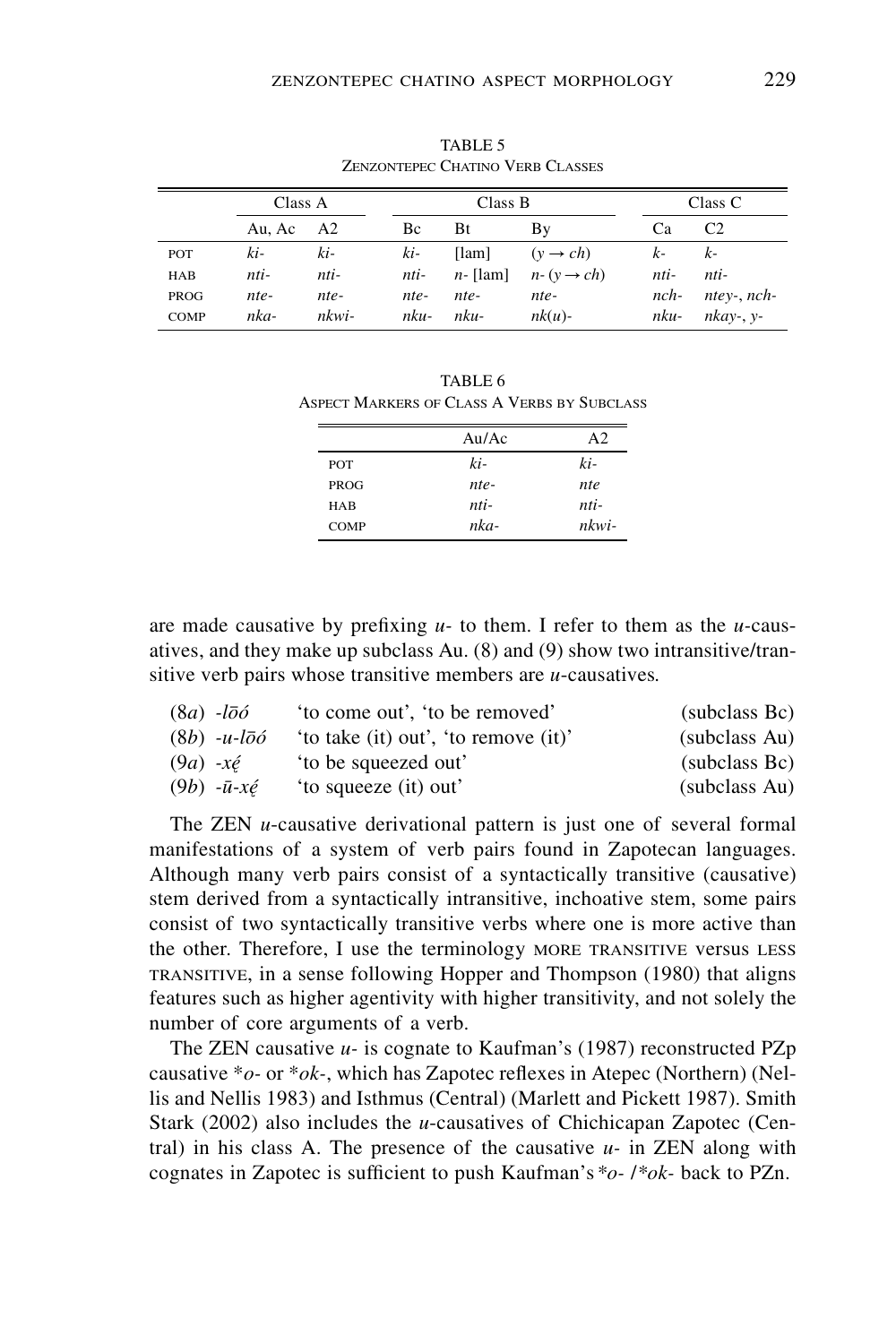One of the few exceptions to the vowel hierarchy is found in subclass Au completives: /u/ is higher than /a/ on the vowel hierarchy, but it is the /u/ of the stem that elides after the prefix *nka-*. It is possible that the /u/ is behaving as historical *\*o* in this case, which is consistent with the PZp form *\*o-*. 13 If this were the case, /o/ could be ranked below /a/. Since the ZEN (and ZAC) completive marker *nka-* has no clear cognates in Zapotec, an alternative explanation is that this marker grammaticalized in PCh from an earlier independent word. The completive form of the verb *-aka* 'to be able to' is *nkaa*. If this were the source of the completive *nka-*, the original vowel length, tone, and stress due to its having been an independent word could explain why /a/ might behave more strongly than /u/ in these cases.<sup>14</sup>

In (10), the four principal aspects of the *u*-causative verb *-u-jnya* 'to build (it)' are listed.

| (10) -u-jnyā | 'to build (it)'       |                               |
|--------------|-----------------------|-------------------------------|
| POT          | $k$ -u-jnyā           | 's/he is going to build (it)' |
| <b>PROG</b>  | $nte$ -jny $\bar{a}$  | 's/he is building (it)'       |
| HAB          | $nt-u$ - $inv\bar{a}$ | 's/he builds (it)'            |
| <b>COMP</b>  | nka-jnyā              | 's/he built (it)'             |

In the potential and habitual, the causative /u/ deletes the /i/ of the aspect markers *ki-* and *nti-*. The progressive marker *nte-* has the strong vowel /e/, which deletes the /u/ of the stem, and the completive shows the exception of /a/ deleting /u/. Table 7 contains 20 ZEN subclass Au verbs in the four principal aspects.

Some subclass Au verbs appear irregular, but their irregularity can be explained. ZEN has some haplology that is also seen in the Spanish of native ZEN speakers. For example, the town Tututepec is pronounced in Spanish as [tutepek], with loss of one of the *tu* syllables. Haplology in the habitual occurs in *u*-causative stems that begin with *-u-tu*. Thus, the habitual form of 'to grab hold of (it)' (table 7, line *r*) is usually pronounced as *n-tusu7*, instead of the expected *nt-u-tusu7*.

**5.1.2. Subclass Ac.** The second subclass of class A has the same aspect markers as the *u*-causatives. Since they are consonant-initial, they are labeled subclass Ac. They are treated separately because they are generally not causative. Many of these verbs are unergative, either syntactically intransi-

<sup>13</sup> Juliette Blevins (personal communication) pointed out this possibility. It is conceivable that the vowel hierarchy was set at an earlier time. Kaufman (cited in Smith Stark 2002) has shown this for Zapotec, where some instances of [i] in Central Zapotec behave strongly, as /e/ on the hierarchy, in cases where the source of the vowel was *\*e*.

<sup>14</sup> Jeff Rasch (personal communication) brought up the possibility of the Chatino completive marker *nka-* perhaps coming from the completive form of the verb *-aka*.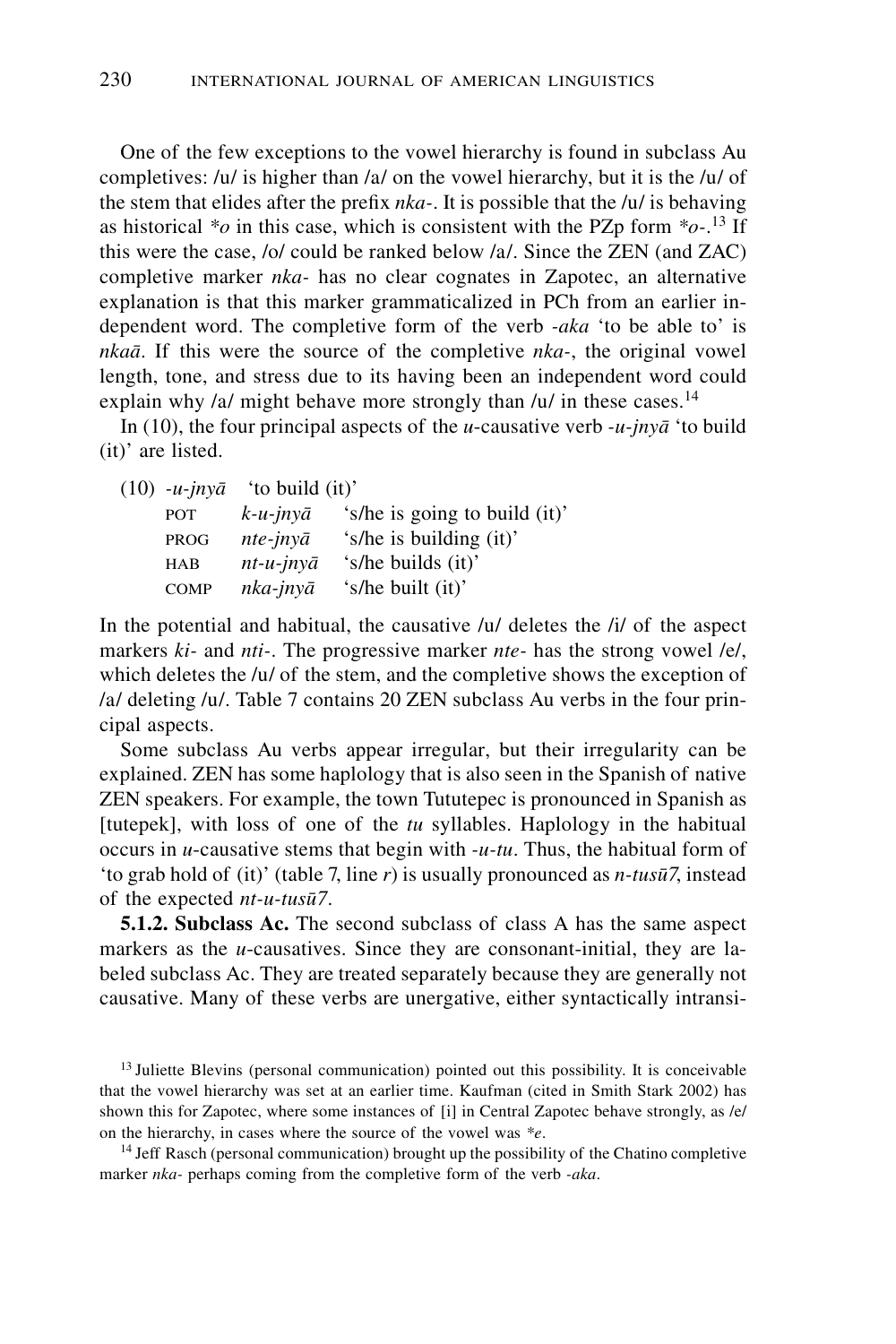|                 | Gloss                  | POT                        | PROG                    | HAB                         | COMP       |
|-----------------|------------------------|----------------------------|-------------------------|-----------------------------|------------|
| $\mathfrak{a}.$ | 'to untie (it)'        | k-u-sati7                  | nte-sati7               | $nt-u-sati7$                | nka-sati7  |
| b.              | 'to smooth (it) out'   | $k$ -u-suwe $7$            | $nte$ -suwe $7$         | $nt-u$ -suwe $7$            | nka-suwe7  |
| c.              | 'to weave (it)'        | k-u-tala7                  | nte-tala7               | $nt-u$ -tala $7$            | nka-tala7  |
| d.              | 'to lose (it)'         | $k - u - l \bar{i} j \ell$ | nte-lījí                | nt-u-lījí                   | nka-lījí   |
| e.              | 'to take (it) out'     | $k$ -u-lōó                 | $nte-l\bar{o}\acute{o}$ | $nt$ -u-l $\bar{o}$ ó       | nka-lōó    |
| f.              | 'to write/mark (it)'   | k-u-sā7á                   | nte-sā7á                | nt-u-sā7á                   | nka-sā7á   |
| g.              | 'to split (it)'        | k-u-sā7wé                  | nte-sā7wé               | $nt-u-s\bar{a}7w\acute{e}$  | nka-sā7wé  |
| h.              | 'to squeeze (it) out'  | $k$ -ū-xé                  | ntē-xé                  | $nt-\bar{u}$ - $x\acute{e}$ | nkā-xé     |
| i.              | 'to cut (it)'          | k-u-xū7ú                   | nte-xū7ú                | $nt$ -u-x $\bar{u}$ 7ú      | nka-xū7ú   |
| j.              | 'to yank (it)'         | k-u-tyele                  | nte-tyélē               | nt-u-tyele                  | nka-tyélē  |
| k.              | 'to clean (it) out'    | $k$ -u-wii                 | nte-wiī                 | nt-u-wii                    | nka-wiī    |
| l.              | 'to build (it)'        | k-u-jnyā                   | $nte$ -jny $\bar{a}$    | $nt-u$ - $inv\bar{a}$       | nka-jnyā   |
| m.              | 'to bury (it)'         | k-u-kachī7                 | nte-kachī7              | nt-u-kachī7                 | nka-kachī7 |
| n.              | 'to count (it)'        | k-u-lakwā                  | nte-lakwā               | $nt$ -u-lakw $\bar{a}$      | nka-lakwā  |
| ο.              | 'to show (it)'         | $k$ -u-lu $7\bar{u}$       | $nte$ -lu $7\bar{u}$    | $nt$ -u-lu $7\bar{u}$       | nka-lu7ū   |
| $p$ .           | 'to snap (it)'         | k-u-kité7                  | nte-kīté7               | nt-u-kité7                  | nka-kīté7  |
| q.              | 'to play (it)'         | $k$ -u-la7 $\bar{a}$       | nte-lā7á                | $nt$ -u-la $7\bar{a}$       | nka-lā7á   |
| r.              | 'to grab hold of (it)' | $k$ -u-tusū $7$            | $nte$ -tūsú $7$         | $n$ -tusū $7$               | nka-tūsú7  |
| s.              | 'to burn (it)'         | k-u-také                   | nte-tāké                | nt-u-také                   | nka-tāké   |
| $t$ .           | 'to buy (it)'          | k-u7yā                     | ntē-7yá                 | nt-u7yā                     | nkā-7yá    |
|                 |                        |                            |                         |                             |            |

TABLE 7 SUBCLASS AU VERBS

tive or ambitransitive, and lack a derivationally related companion of greater or lesser transitivity. Many verbs of bodily function, such as 'to laugh', 'to defecate', and 'to smell', fall into this subclass.15 Since subclass Ac verbs are consonant-initial, there is no vowel hiatus upon inflection, and the unaltered aspect markers appear. Table 8 lists a sample of them in their four principal forms.

**5.1.3. Subclass A2.** Subclass A2 is unique in having the completive marker *nkwi-*. Because of the labialized velar, this is the group that most resembles Kaufman's Zapotec class A (completive *kwe-*). After nasal accretion, *nkwi-* is the expected Chatino cognate of PZp \**kwe-*. These verbs begin with consonants or with one of the front vowels, /e/ or /i/. It is a small group of roots, but several of them function as auxiliaries or are common prepounds in compound verbs, so in the end a substantial number of verbal lexemes fall into this subclass. Table 9 presents some subclass A2 verbs.

Some of the consonant-initial verbs of subclass A2 have doubles in subclass Ac, as shown in  $(11)$  and  $(12)$ .

<sup>&</sup>lt;sup>15</sup> This is not to say that 'to laugh' has no causative form. Some verbs are causativized periphrastically rather than derivationally.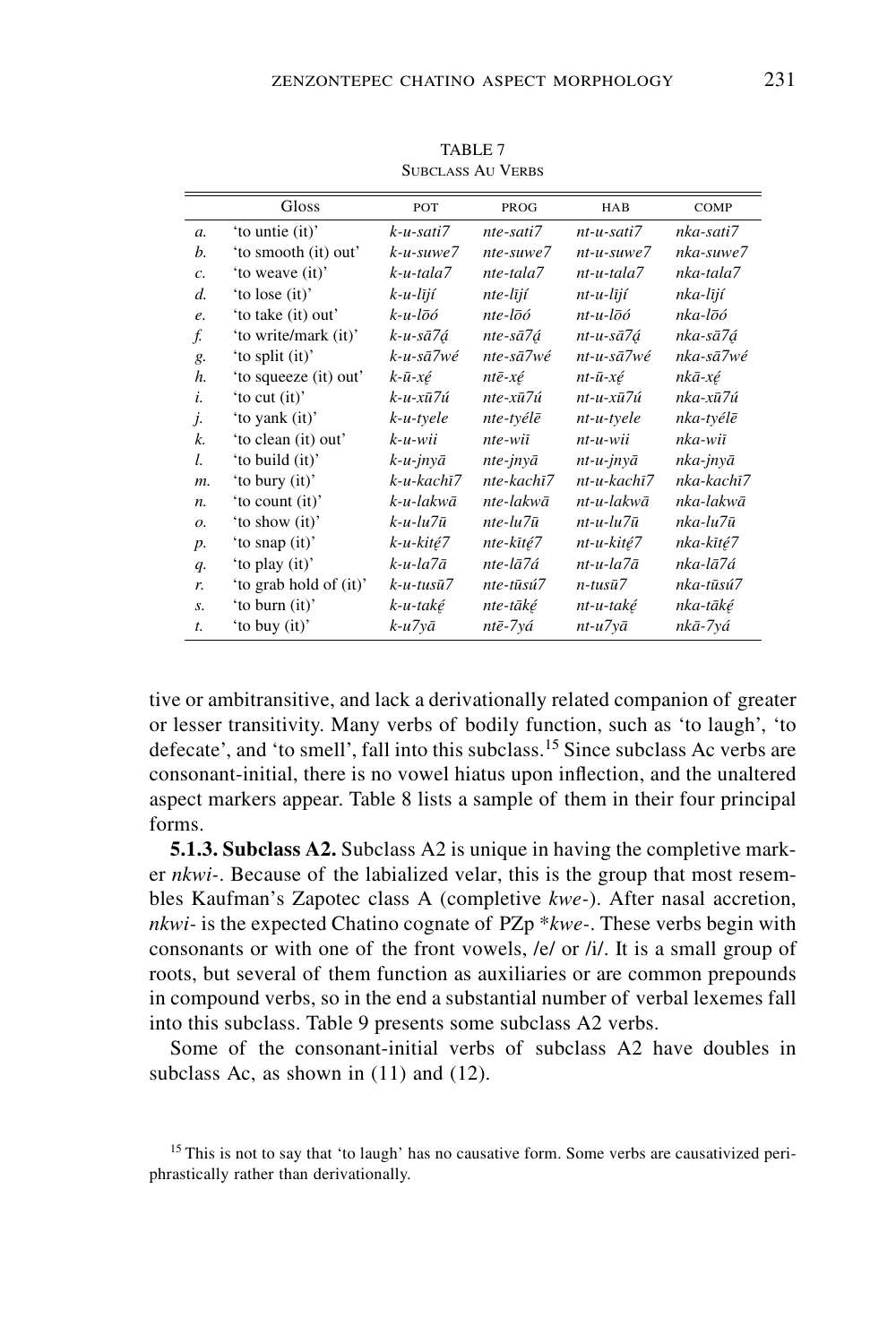|                 |                        | OUDCLASS TIC TEMPS |           |            |           |
|-----------------|------------------------|--------------------|-----------|------------|-----------|
|                 | Gloss                  | POT                | PROG      | <b>HAB</b> | COMP      |
| $\mathfrak{a}.$ | 'to command(him/her)'  | ki-nee             | nte-nee   | nti-nee    | nka-nee   |
| b.              | 'to fall over'         | ki-sesu            | nte-sesu  | nti-sesu   | nka-sesu  |
| $\mathcal{C}$ . | 'to laugh'             | ki-xiti            | nte-xiti  | nti-xiti   | nka-xiti  |
| d.              | 'to fight'             | kī-só              | ntē-só    | ntī-só     | nkā-só    |
| e.              | 'to play'              | ki-jya             | nte-jyā   | nti-jya    | nka-jyā   |
| f.              | 'to spin thread'       | ki-júū             | nte-júū   | nti-júū    | nka-júū   |
| g.              | 'to smell (it)'        | ki-lya7ā           | nte-lya7ā | nti-lya7ā  | nka-lya7ā |
| h.              | 'to get a stomachache' | ki-ju7u            | nte-jú7ū  | nti-ju7u   | nka-jú7ū  |
| i.              | 'to water (it)'        | ki-lvā             | nte-lvā   | nti-lvā    | nka-lvā   |

TABLE 8 SUBCLASS AC VERBS

TABLE 9 SUBCLASS A2 VERBS

|                  | Gloss                      | <b>POT</b> | <b>PROG</b> | <b>HAB</b>       | COMP         |
|------------------|----------------------------|------------|-------------|------------------|--------------|
| a.               | 'to wait (for it)'         | k-eta      | nte-k-eta   | $nt-eta$         | nkw-eta      |
| b.               | 'to turn over'             | ki-sesu    | nte-sesu    | nti-sesu         | $nkwi$ -sesu |
| $\overline{c}$ . | 'to sew'                   | k-ikwa     | nte-k-ikwa  | nt-ikwa          | nkw-íkwā     |
| d.               | 'to pay (it) (to him/her)' | $k$ -isu   | $nte-k-isu$ | $nt-$ <i>isu</i> | nkw-ísū      |
| e.               | 'to water (it)'            | ki-lvā     | nte-lvā     | nti-lvā          | nkwi-lvā     |
| f.               | 'to wash (it)'             | cha7a      | nte-cha7a   | n-cha7a          | nkwi-chá7ā   |
| g.               | 'to go down'               | $k-e7e$    | $nte-k-e7e$ | nti-7e           | nkwi-7e      |
| h.               | 'to smell (it)'            | ki-lya7ā   | nte-lya7ā   | nti-lya7ā        | nkwi-lya7ā   |

| $(11a)$ nka-lyā             | 's/he watered (it)' | (subclass Ac) |
|-----------------------------|---------------------|---------------|
| $(11b)$ nkwi-lyā            | 's/he watered (it)' | subclass A2)  |
| $(12a)$ nka-lya $7\bar{a}$  | 's/he smelled (it)' | (subclass Ac) |
| $(12b)$ nkwi-lya $7\bar{a}$ | 's/he smelled (it)' | subclass A2)  |

The variation between completive forms in *nkwi-* and *nka-* is likely due to analogical leveling that has not yet run its course. It appears that the innovative completive marker *nka-* is gaining ground at the expense of the historically conservative *nkwi-*, and transitive verbs are migrating from subclass A2 to Ac. This is supported by the fact that transitive class C verbs have the alternation between *y-* and the double-marked *nka-y-* in the completive. These processes, when viewed together, suggest that *nka-* is extending to become a general completive marker of transitive verbs. Recall that *nka-* is the completive marker of subclass Au, the home of the vast majority of transitive verbs.

Subclass A2 verbs that begin in vowels (/e/ or /i/) have an unusual progressive form, with an extra consonant *k-* between the aspect marker and the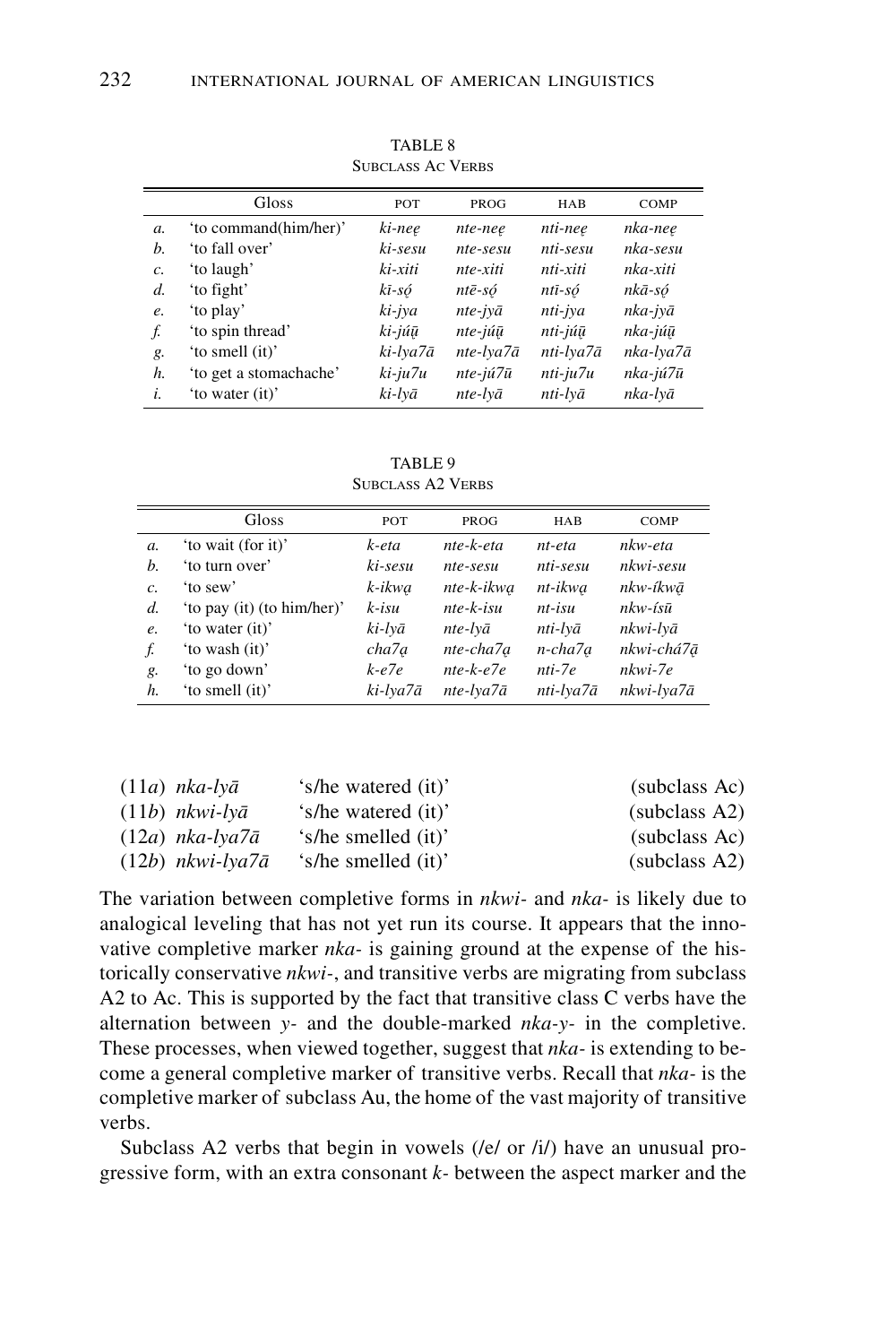verb stem (table 9, lines *a*, *c*, *d*, *f*, and *g*). Additionally, a few of these (lines *c*, *d*, and *f* ) present counterexamples to a strong tendency for a verb's tone pattern to be the same in the progressive and the completive.<sup>16</sup> In fact, in these cases the tone in the progressive is the same as in the potential and habitual. This is because the progressive of these verbs is formed by prefixing the progressive marker onto a verb in the potential, which explains the intrusive  $k$  (potential marker  $ki$ -) caught in the progressives.<sup>17</sup>

The verb  $cha7a$  'to wash it' in table 9 (line *f*) was originally a *y*-initial root,  $\frac{1}{2}$  (from subclass By); this is evident in the ZAC cognate in (13), where the [y] is still present. Note that in the ZAC progressive form, the potential *k-* appears.

(13) ZAC  $-ya7a^2$  'to wash (it)' POT PROG HAB COMP *k-ya7*Ç<sup>2</sup> *nti-k-ya7*Ç<sup>2</sup> *nti-ya7*Ç<sup>2</sup> *nk-ya7*Ç<sup>2</sup>

In the Zen cognate, repeated in (14) below, the /y/ is not present in any of the aspects, so it is one of few verb stems that synchronically begin with /ch/.

(14)  $ZEN-cha7a$  'to wash (it)' pot prog hab comp *cha7*<sup>Ç</sup> *nte-cha7*<sup>Ç</sup> *n-cha7*<sup>Ç</sup> *nkwi-cha7*Ç—

The alveopalatal affricate /ch/ is now a phoneme in ZEN, but it is not inherited from PCh. Those that exist derive from Spanish loans, soundsymbolic material, or one of the following sound changes particular to ZEN: \* $ky > ch$ ; \* $tz > ch / Li$ .<sup>18</sup><br>The yerb 'to go down

The verb 'to go down' (table 9, line *g*) is the ZEN reflex of PZn *\*-i7ye*, reconstructed from cognates in Western Zapotec and Chatino (Kaufman 1993). The ZEN stem can be analyzed as underlying *-i7e*. Translaryngeal vowel harmony accounts for the potential form *k-e7e*, also seen in the progressive, and lack thereof in the habitual and completive may be due to the translaryngeal vowels falling across morpheme boundaries.

<sup>16</sup> The ones that are not counterexamples are those in which the tone is the same in all four aspects anyway.

<sup>17</sup> These verbs may provide a clue into the origin of the *nte*- progressive marker, which may have grammaticalized from the demonstrative *ntee* 'here', 'this'. It is possible that a periphrastic progressive existed of the form 'here' + pot-verb. Then, the demonstrative may have been further grammaticalized as an aspect prefix replacing the potential marker in all but these cases in subclass A2 and a few in subclass By.

18 A Spanish loan containing *ch* is *chikeru* (< *chiquero*) 'animal pen', 'sty', and a sound-symbolic word is *ché74* 'sound of punching mud'. *ch* derives from *\*ky* in *choo* 'rain' (cf. ZAC *kyoo<sup>3</sup>*) and from *\*tz* in *nkáchi* 'yellow' (< PZn \**k-attzi* [Kaufman 1993]). There are also morphophonemic processes in the potential and habitual of subclass By verbs in which a stem-initial /y/ becomes [ch].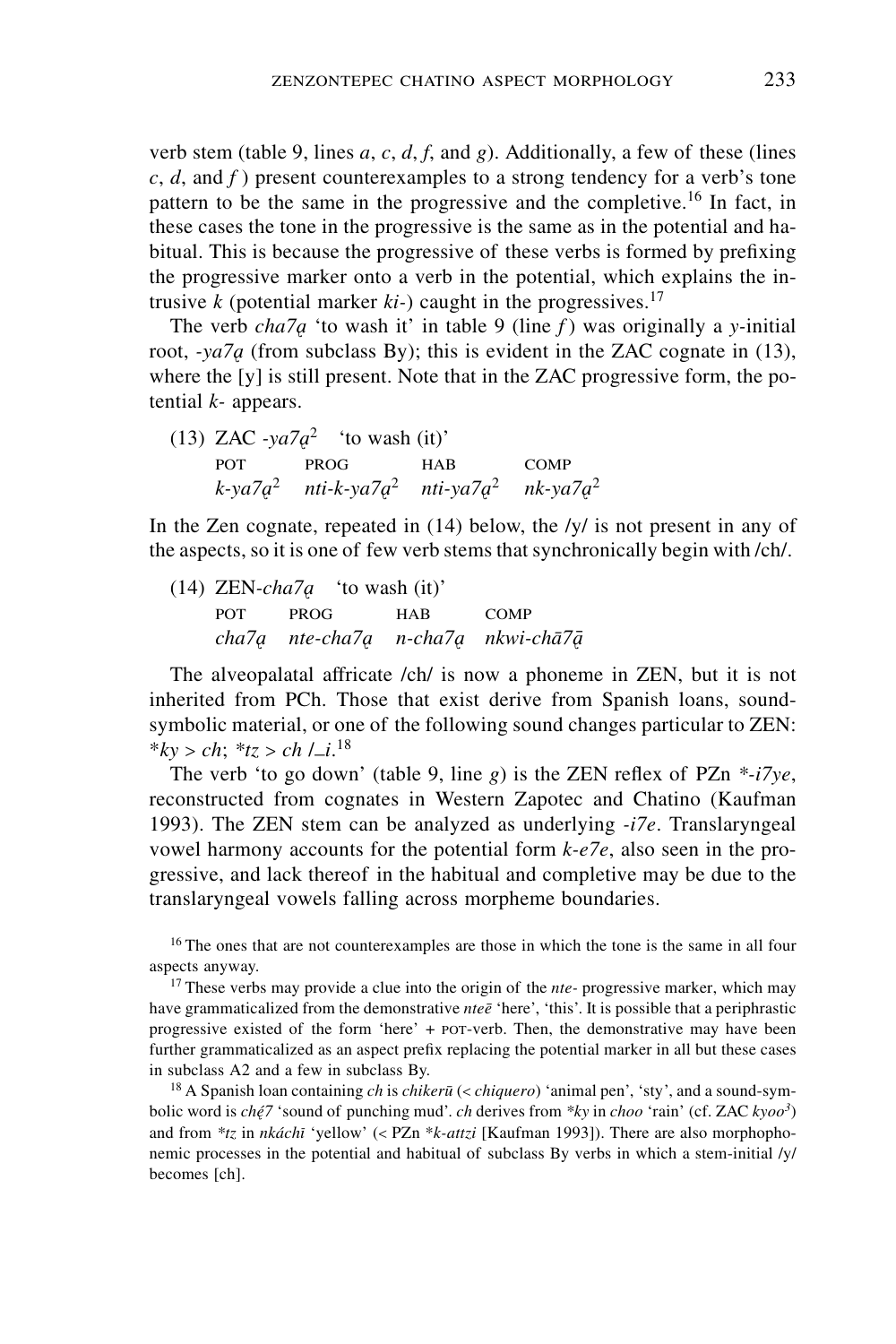|             |      |              | TMI ECI INANNENO OI "CEASO D" I ENDO DI "OUDCEASO" |
|-------------|------|--------------|----------------------------------------------------|
|             | Вc   | Bt           | Bv                                                 |
| POT         | ki-  | $[lam]$ -    | stem $y \rightarrow ch$                            |
| <b>PROG</b> | nte- | $nte-$       | nte-                                               |
| <b>HAB</b>  | nti- | $n$ - [lam]- | <i>n</i> -stem $y \rightarrow ch$                  |
| <b>COMP</b> | nku- | $nku-$       | $nk(u)$ -                                          |

TABLE 10 Aspect Markers of Class B Verbs by Subclass

**5.2. Class B.** Class B verbs take the completive marker *nku-* rather than the *nka-* or *nkwi-* of class A. If we push Kaufman's PZp completive marker \**ko-* back to PZn, the expected reflex in ZEN after nasal accretion would be *nku-*, exactly as we find. Therefore, ZEN class B resembles Kaufman's Zapotec class B and shows parallels to class B intransitive verbs in Isthmus (Central) Zapotec (IZ). Two cognate verbs in ZEN and IZ (Pickett 2007) are given in (15), along with their reconstructed stems (Kaufman 1993).

(15) Class B cognates between ZEN and IZ

| Gloss                     | ZEN.      | IZ.        | PZn                            |
|---------------------------|-----------|------------|--------------------------------|
| 'it boils'                | nti-lákwī | ri-ndaabi7 | <i>*tyi-lla:7kwi</i> (class B) |
| 'it gets swept' nti-lukwa |           | ri-luuba7  | $*$ tvi-l-o:7kwa (class B)     |

Class B is a large class of verbs in ZEN that are consonant-initial and mostly intransitive, just as in Kaufman's Zapotec system. There are three subclasses: Bc, Bt, and By. With a certain degree of abstraction, all class B verbs can be seen as originally sharing one set of aspect markers, those of subclass Bc. However, the complexity of the morphophonemics makes it appropriate to list the aspect marking for each of the three subclasses (see table 10).

**5.2.1. Subclass Bc.** Subclass Bc verbs are labeled as such because they begin in consonants. These are mostly the less transitive partners of the *u*causatives (subclass Au) discussed earlier. Subclass Bc verbs are mostly inchoative, translating to English as middles or passives. However, the semantics of some of these pairs is not always transparently inchoative/causative. For example, the first verb in table 11, *-ka7a* 'to be kept out', is used primarily for water, as when one's house or things are mended so that they withstand rain. The derivationally related *u*-causative verb is *-u-ka7a* 'to deny (him/her) (it)'. The transitive verb applies to a wider range of objects that are "denied" and also conveys an element of selfishness on the part of the agent. Table 11 lists a sample of Bc verbs. The full aspect markers appear due to the lack of vowel hiatus.

**5.2.2. Subclass Bt.** The second subgroup of class B is subclass Bt. They are largely verbs of motion or position, and as their name suggests, they be-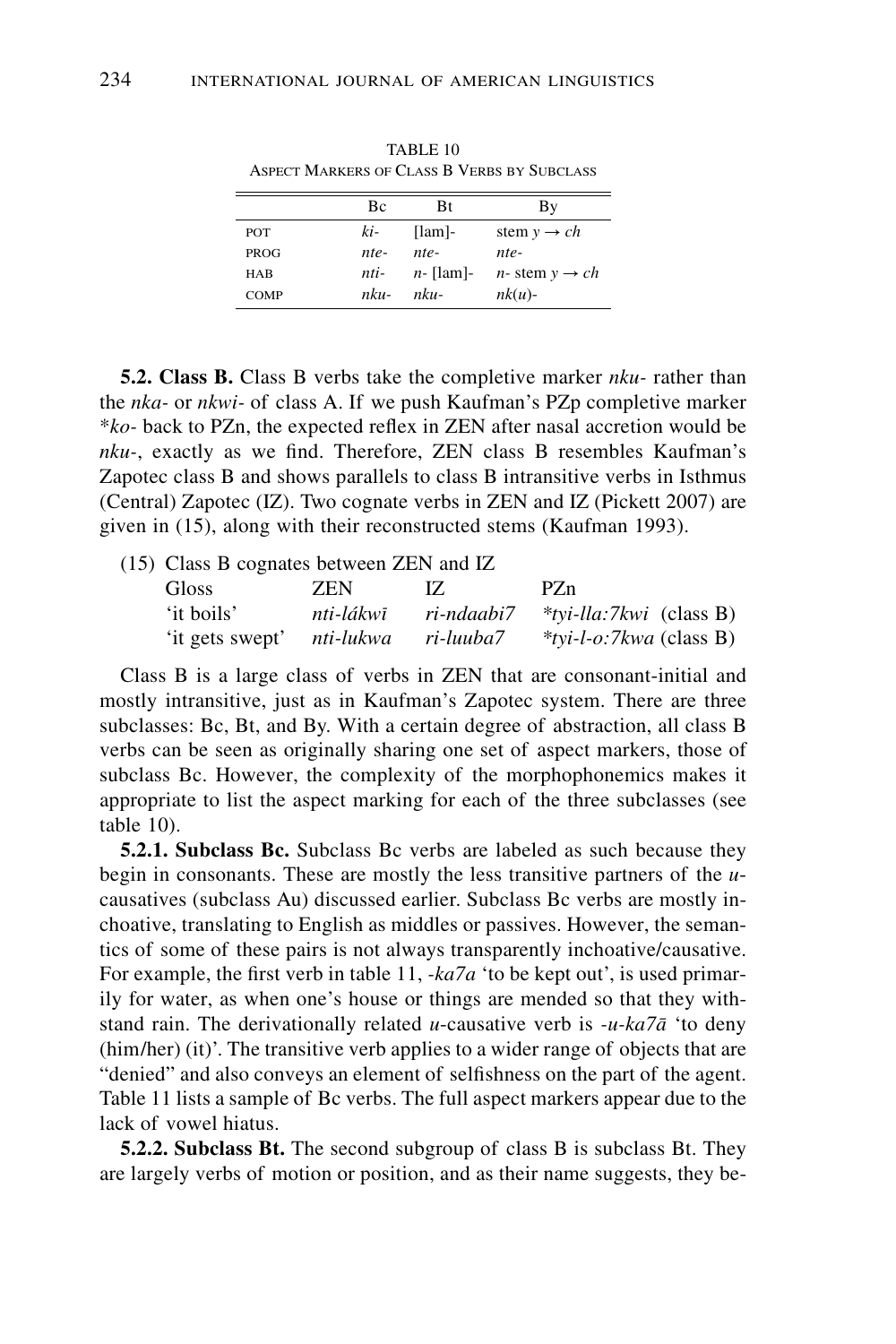|                 | Gloss                     | POT      | PROG                     | HAB       | COMP      |
|-----------------|---------------------------|----------|--------------------------|-----------|-----------|
| $\mathfrak{a}.$ | 'to be kept out'          | ki-ka7a  | nte-ka7a                 | nti-ka7a  | nku-ka7a  |
| b.              | 'to get cleaned up'       | ki-laja  | nte-laja                 | nti-laja  | nku-laja  |
| c.              | 'to drain or run off'     | ki-lakwi | nte-lakwi                | nti-lakwi | nku-lakwi |
| d.              | 'to shatter'              | ki-la7a  | nte-la7a                 | nti-la7a  | nku-la7a  |
| e.              | 'to be set down'          | ki-sa7a  | nte-sa7a                 | nti-sa7a  | nku-sa7a  |
| f.              | 'to fasten a strap'       | ki-sti   | nte-sti                  | nti-sti   | nku-sti   |
| g.              | 'to get stretched out'    | ki-wini  | nte-wini                 | nti-wini  | nku-wini  |
| h.              | 'to dry up'               | ki-witi  | nte-witi                 | nti-witi  | nku-witi  |
| i.              | 'to get late'             | $ki$ -xe | nte-xe                   | nti-xe    | nku-xe    |
| j.              | 'to get cut'              | ki-xū7ú  | nte-xū7ú                 | nti-xū7ú  | nku-xū7ú  |
| k.              | 'to get opened'           | ki-kīi   | nte-kīi                  | nti-kīi   | nku-kīi   |
| l.              | 'to get lost'             | ki-liji  | nte-líjī                 | nti-liji  | nku-líjī  |
| $m$ .           | 'to come loose'           | ki-su    | $nte-s\bar{u}$           | nti-su    | nku-sū    |
| n.              | 'to slip', 'to get muddy' | ki-jlyā  | $nte$ -j $l$ y $\bar{a}$ | nti-jlyā  | nku-jlyā  |
| 0.              | 'to tire out'             | ki-xiyā7 | $nte-xiv\bar{a}7$        | nti-xiyā7 | nku-xiyā7 |
| $p$ .           | 'to get snapped'          | ki-kitē7 | nte-kīté7                | nti-kité7 | nku-kīté7 |

TABLE 11 Subclass Bc Verbs

gin with /t/. They are inflected for potential aspect solely by laminalization of the stem-initial  $/t/$  and for habitual by both the addition of  $/n/$  and laminalization of the /t/, as exemplified in (16).

|             | 'to get holes'   |                             |
|-------------|------------------|-----------------------------|
| POT         | tyaja            | 'it will get holes in it'   |
| <b>PROG</b> | $nte-taj\bar{a}$ | 'it is getting holes in it' |
| <b>HAB</b>  | n-tyaja          | 'it gets holes in it'       |
| <b>COMP</b> | nku-tajā         | 'it got holes in it'        |
|             |                  | (16) -taja/-tajā            |

Even though the *ki-* aspect marker does not appear, the verb stem's initial /t/ is laminalized as if the /i/ of the aspect marker were there at some abstract level or historical stage. Laminalized coronal consonants in ZEN only occur after [i], after where there once was an [i], or in loanwords. Most inchoative verbs and motion verbs that begin with /t/ follow this pattern. Exceptions include verbs whose first vowel is also [i], such as *-tika*<sup>7</sup> 'to swing', por *ki* $tika$ <sup>7</sup>, which thus belongs to subclass Bc.

The underlying form of the habitual aspect marker may be the standard *nti-*. However, haplology deletes the *ti-* sequence of the habitual marker before the stem sequence *tV*, but only after the /i/ has laminalized the /t/. Table 12 lists a sample of subclass Bt verbs.

There is a parallel between ZEN and Coateco Southern Zapotec (COA) class B verbs. COA class B verbs begin in coronal consonants, and Beam de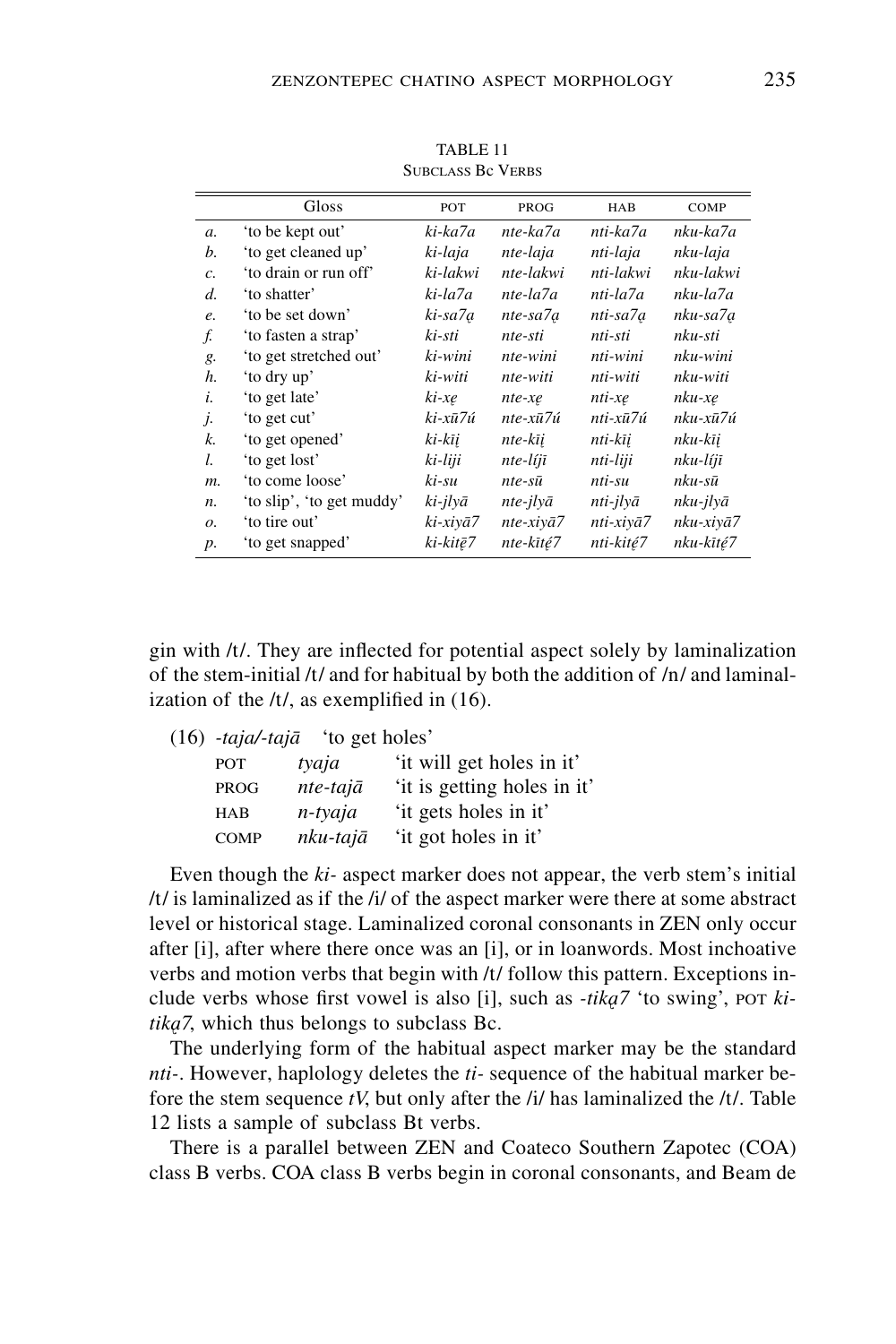|                 | Gloss                 | POT    | PROG       | HAB                 | <b>COMP</b> |
|-----------------|-----------------------|--------|------------|---------------------|-------------|
| $\mathfrak{a}.$ | 'to walk/go around'   | tya7a  | nte-ta7a   | n-tya7a             | nku-ta7a    |
| b.              | 'to bear fruit/crops' | tyu7u  | nte-tu7u   | $n$ -tvu $7u$       | $nku-tu7u$  |
| $\mathcal{C}$ . | 'to stand up'         | tyoo   | nte-too    | $n$ -tyoo           | nku-too     |
| d.              | 'to be seen'          | tvāká7 | nte-tāká7  | n-tyāká7            | nku-tāká7   |
| e.              | to go out'            | tvukwā | nte-tvūkwá | n-tyukwā            | nku-tvūkwá  |
| f.              | 'to get holes'        | tyaja  | nte-tajā   | n-tyaja             | nku-tajā    |
| g.              | 'to pass'             | tyejē  | nte-tējé   | $n$ -tyej $\bar{e}$ | nku-tējé    |
| h.              | 'to begin'            | tyejnā | nte-tyejnā | $n$ -tyejnā         | nku-tyejnā  |
| i.              | 'to fall down'        | tvásū  | nte-tásū   | n-tyásū             | nku-tásū    |
| j.              | 'to be hanging'       | tvakwi | nte-tákwī  | n-tyakwi            | nku-tákwī   |

TABLE 12 Subclass Bt Verbs

Azcona (2004:265) states that they ". . . undergo palatalization of their rootinitial consonants to mark the potential and habitual aspects. The only verbs in this class that don't have root-initial coronal consonants are those that are already *y-*initial and therefore do not use palatalization as a strategy for marking morphological categories."

Laminalization in ZEN and palatalization in COA are likely reflexes of a PZn phenomenon that affected the potential and habitual forms of coronalinitial class B verbs. Some ZEN and COA cognate verbs that show the parallel appear in table 13, all of which are class B verbs in ZEN and COA.

Since this pattern is found in Chatino and in Southern Zapotec, subclass Bt may be reconstructible to PZn as a distinct subclass of class B. If so, it has been leveled out in most branches of Zapotec.

**5.2.3. Subclass By.** All *y-*initial verbs in ZEN belong to subclass By, and the stem-initial /y/ interacts with the aspect markers, as shown in (17).

|             | $(17)$ -y-ano/-y-án $\overline{\sigma}$ 'to stay', 'to be left' |                 |
|-------------|-----------------------------------------------------------------|-----------------|
| <b>POT</b>  | ch-ano                                                          | 'it will stay'  |
| <b>PROG</b> | $nte$ -y-án $\bar{o}$                                           | 'it is staying' |
| <b>HAB</b>  | n-ch-ano                                                        | 'it stays'      |
| COMP        | $nk$ -y-án $\bar{o}$                                            | 'it stayed'     |

The *ki-* of the potential combines with the /y/ of the stem to yield [ch]. This resembles the ZEN sound change \**ky* > *ch* discussed earlier. ZAC did not undergo that change, and the ZAC cognate is  $k$ -yano, preserving the /k/ as expected. A morphophonemic process in ZEN specific to aspect/stem boundaries is in effect whereby the sequence /iy/ is reduced to /y/, and the resulting /ky/ sequence becomes [ch]. This is not an across-the-board phonological process in the language. There are some lexemes which have the sequence /kiy/ or the palatalized stop /ky/ which do not affricate, for example, *kiya7* 'his foot' and *kyalá* 'dream'.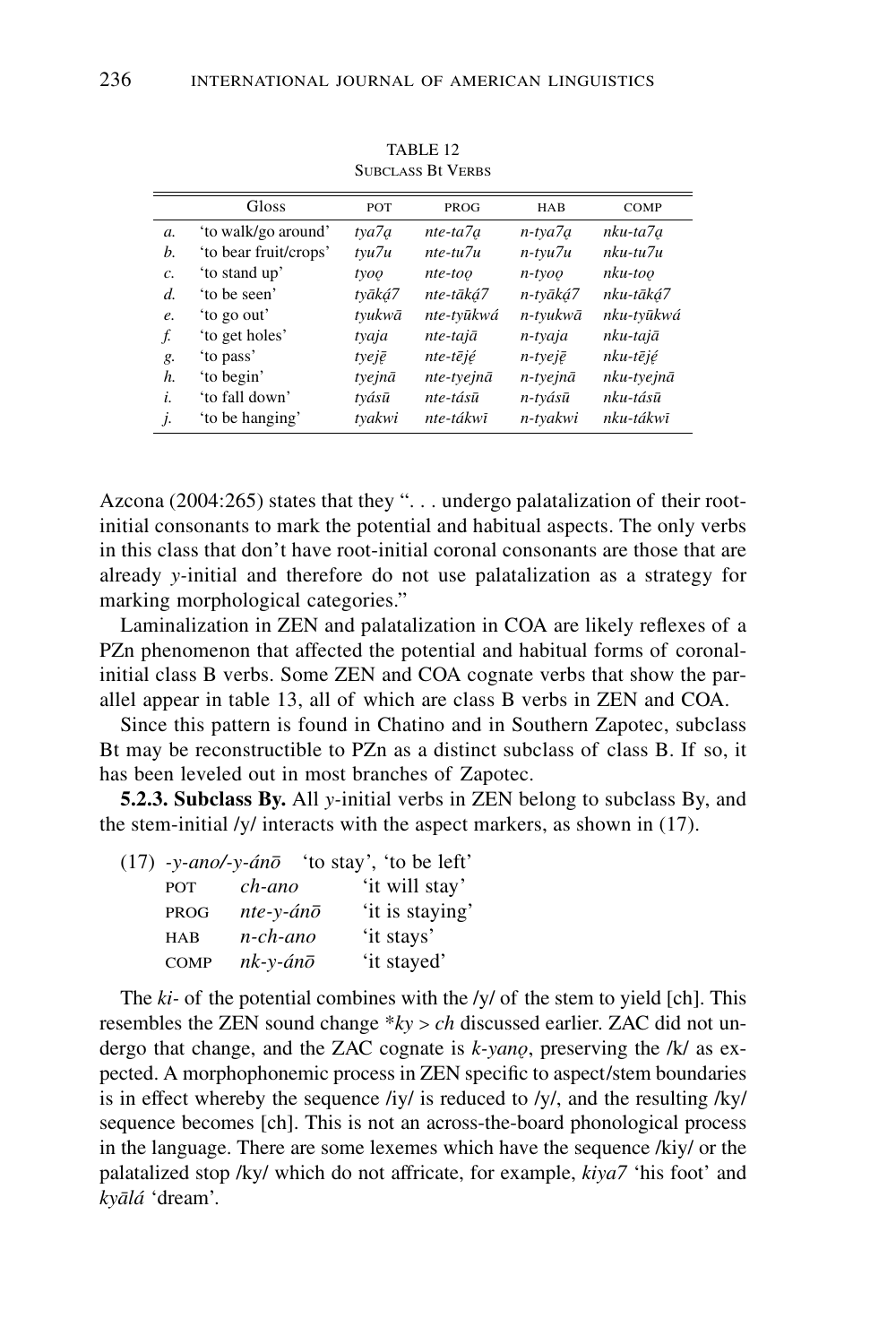| TABLE 13<br><b>ZEN SUBCLASS BT VERBS AND COA ZAPOTEC CORRESPONDENCES</b> |            |
|--------------------------------------------------------------------------|------------|
| COA                                                                      | <b>ZEN</b> |

|    |                     | COA                     |            | <b>ZEN</b>    |        |
|----|---------------------|-------------------------|------------|---------------|--------|
|    |                     | Stem                    | <b>POT</b> | Stem          | POT    |
| а. | 'to pass'           | -tìd                    | tyĭd       | $-tei\bar{e}$ | tyejē  |
| h. | 'to stand'          | -zô                     | zyó        | $-too$        | tyoo   |
| c. | 'to walk/go around' | $-7\tilde{\varepsilon}$ | zγέ        | $-ta7a$       | tya7a  |
| d. | 'to fly'            | $-za7b$                 | zya7b      | -tákwi        | tvákwi |

In the habitual, the /y/ of the stem combines with the aspect marker *nti*to yield [nch-]. Again, it is possible that the /i/ and /y/ reduce when adjacent, and the  $/t(i)$ -y/ sequence also becomes [ch]. This process is not general either, because there are lexemes with unreduced /tiy/ sequences, such as *tiye7* 'sour' and *tiyú* 'smell of urine or squashed bedbug'. Alternatively, the habitual stem may contain the affricate due to analogy on the potential, or perhaps the progressive marker *nch-* (< PCh *\*nky-*) shifted to habitual in this subclass. In the completive, the aspect vowel is not present and the marker *nk*affixes directly to the *y-*initial stem.<sup>19</sup>

Many of the subclass By verbs are the less transitive verbs of another group of derivationally related verb pairs. These pairs are equipollent (Haspelmath 1993), since their more transitive and less transitive stems are both derived by prefixes on uninflectable roots. The more transitive verb is derived by a transitivizing prefix, either *t-* or *s-*, on a root that begins in either /a/ or /u/. The transitivizer in turn is often preceded by the causative *u-*. Like other *u*-causatives, the more transitive verbs derived in these pairs fall into subclass Au. The subclass By, less transitive verb stems of these pairs are formed by adding an intransitivizing prefix *y-* to the root. (18)-(20) show three of these equipollent pairs representing the *y-/u-t-* and *y-/u-s-* derivations.

| $(18a)$ -y-ak $\bar{e}$   | 'to be burned'       | (subclass By) |
|---------------------------|----------------------|---------------|
| $(18b)$ -u-t-ak $\bar{e}$ | 'to burn (it)'       | (subclass Au) |
| $(19a)$ -v-ati7           | 'to be untied'       | (subclass By) |
| $(19b) -u-s-ati7$         | 'to untie (it)'      | (subclass Au) |
| $(20a) -v$ -uwe7          | 'to be smoothed out' | (subclass By) |
| $(20b)$ -u-s-uwe7         | 'to smooth (it) out' | (subclass Au) |

Kaufman (1987) reconstructs a PZp causativizer \**o*(*s*)*se-*. Since /t/ is the normal ZEN reflex of both PZn \**s* and \**ss*, it is likely that the transitivizing

<sup>19</sup> The lack of the /u/ in subclass By completives may have a phonotactic explanation. The sequence /uy/ is very rare in the native lexicon. It occurs in *ya ntuya7* 'ladder'. If that lexeme turns out to be an as yet unidentified loan, the restriction on *uy* sequences begins to look even stronger.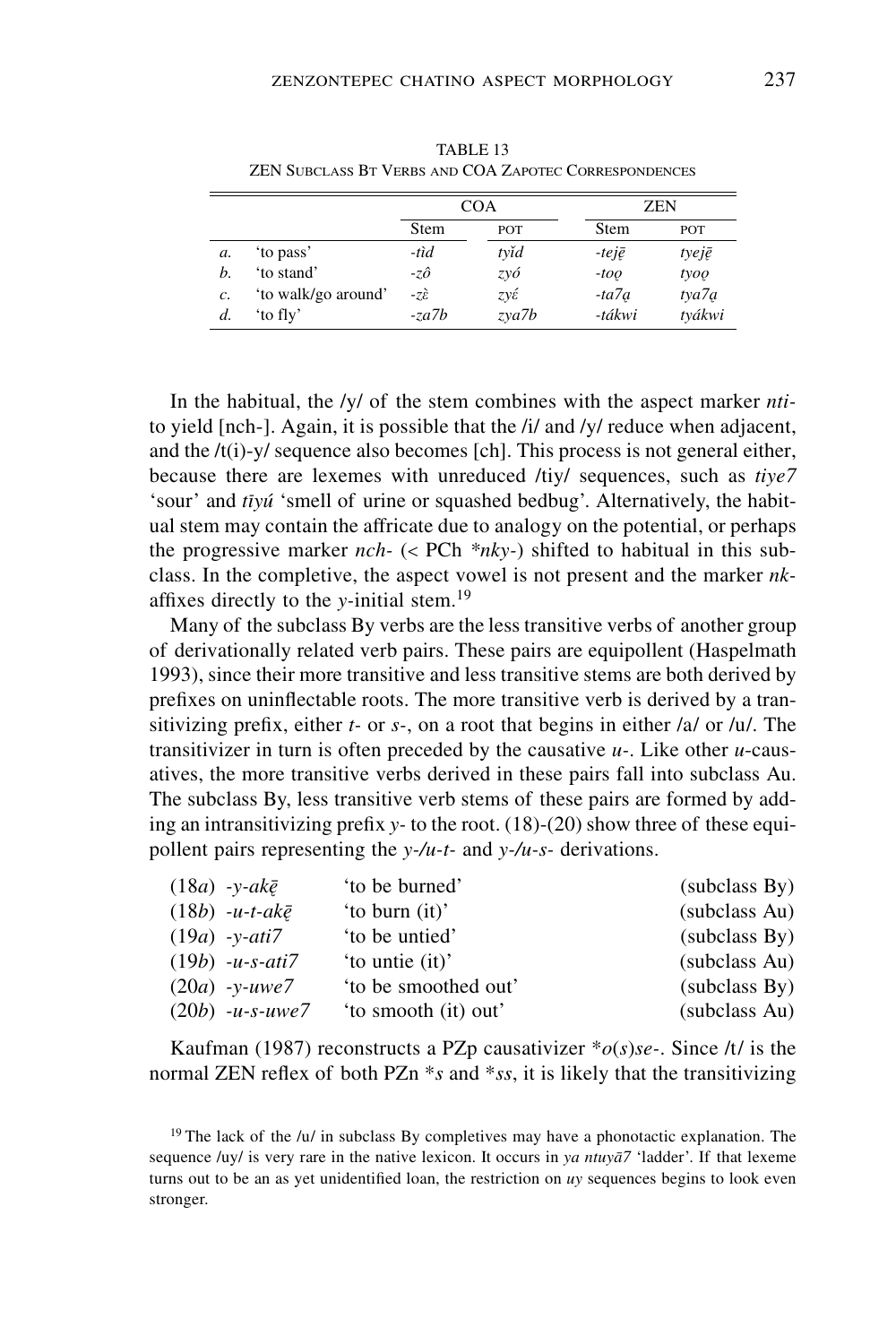|                 | Gloss                | POT                | PROG                  | <b>HAB</b>    | COMP                 |
|-----------------|----------------------|--------------------|-----------------------|---------------|----------------------|
| a.              | 'to weave (it)'      | chakwa             | nte-chakwa            | n-chakwa      | nk-yakwa             |
| b.              | 'to plant (a plant)' | chata              | nte-chata             | n-chata       | nk-yata              |
| $\mathcal{C}$ . | 'to sleep'           | k-vate             | nt-vate               | ta la nt-vate | nk-yate              |
| d.              | 'to wilt'            | ch-ana             | nte-v-ánā             | $n$ -ch-ana   | nk-y-ánā             |
| e.              | 'to stay'            | ch-ano             | nte-v-ánō             | $n$ -ch-ano   | nk-y-ánō             |
| f.              | 'to be burned'       | $ch$ -ak $\bar{e}$ | $nte-v-ak\bar{e}$     | n-ch-akē      | $nk$ -y-ak $\bar{e}$ |
| g.              | 'to go in'           | $ch$ -atē          | $nte-v-at\bar{e}$     | $n$ -ch-atē   | $nk$ -v-atē          |
| h.              | 'to receive (it)'    | ch-ukwā            | nte-ch-ukwā           | n-ch-ukwā     | nk-v-ukwā            |
| i.              | 'to melt'            | chalā              | $nte$ -chal $\bar{a}$ | $n$ -chalā    | nk-yālá              |
| j.              | 'to be made'         | $cha\bar{a}7$      | nte-vāá7              | n-chaā7       | nk-vāá7              |
| k.              | 'to get tied up'     | ch-aké7            | nte-v-āká7            | n-ch-aká7     | nk-v-āká7            |

TABLE 14 Subclass By Verbs

prefix *t*- is cognate with PZp  $*o(s)$ *se*-. The source of the *s*- transitivizer in  $ZEN$  is not yet identified, but it may ultimately be the same.<sup>20</sup> Kaufman also reconstructs a PZp intransitivizer \**i-* that is cognate with the ZEN *y-* intransitivizer of some subclass By verbs. The ZEN Chatino cognates place these derivational morphemes firmly at the earlier level of PZn.

Since the consonant-initial intransitive stems in subclass Bc pair with the *u*-causatives of subclass Au, and the transitive verbs of the equipollent pairs are also in subclass Au, placing the *y-*initial verbs in class B provides cohesion to the overall system. As already discussed, the irregularities of subclass By verbs are largely explainable morphophonologically. Table 14 presents several subclass By verbs. The full stems (root or derivation + root) are visible in the completive aspect and include the /y/ and everything to the right of it. Subclass By also includes some *y-*initial roots that are not part of the equipollent derivational pattern and are not necessarily intransitive.

As shown in table 14, the progressive forms of subclass By verbs take the marker *nte-* just like the rest of class B and class A. However, some have the affricate [ch] in place of the stem /y/. This is the result of the same phenomenon seen in vowel-initial subclass A2 verbs whose progressives are formed by adding the progressive prefix to the potential form. The verb 'to melt' (table 14, line *i* ) is revealing because the tone in the progressive matches the tone of the potential and habitual instead of the completive, as it would if it were not built on the potential.

**5.3. Class C.** ZEN class C verbs, as in Kaufman's Zapotec class C, are set apart from classes A and B by having the vowel-less potential marker *k-*. In

<sup>20</sup> However, Chatino /s/ normally corresponds to Proto-Zapotec *\*xx* and *\*x*.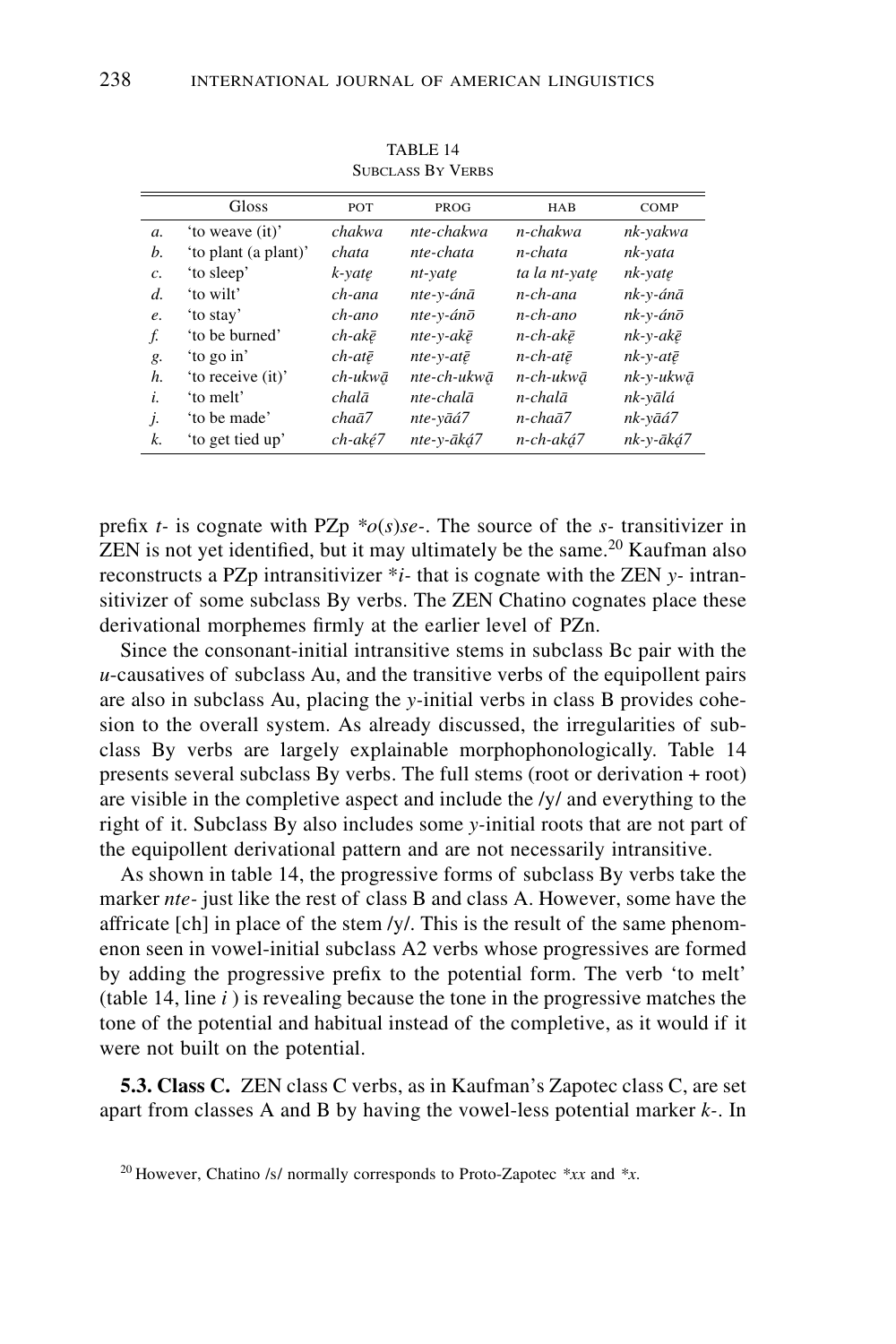| ASPECT MARKERS OF CLASS C VERBS BY SUBCLASS |        |                   |  |  |  |
|---------------------------------------------|--------|-------------------|--|--|--|
|                                             | Cа     |                   |  |  |  |
| <b>POT</b>                                  | k-     | $k-$              |  |  |  |
| <b>PROG</b>                                 | $nch-$ | $nch$ -, $ntev$ - |  |  |  |
| HAB                                         | nti-   | nti-              |  |  |  |
| <b>COMP</b>                                 | $nku-$ | $y$ -, $nkay$ -   |  |  |  |

TABLE 15 Aspect Markers of Class C Verbs by Subclass

TABLE 16 SUBCLASS CA VERBS

|    | Gloss             | <b>POT</b>              | PROG                    | <b>HAB</b>     | COMP           |
|----|-------------------|-------------------------|-------------------------|----------------|----------------|
| a. | 'to get wet'      | $k$ -atza $7$           | nch-atza7               | nti-tza7       | $nku-tza7$     |
| h. | 'to be born'      | k-ala                   | nch-ala                 | nti-la         | nku-la         |
| c. | 'to thicken'      | k-ana7                  | $nch$ -ana $7$          | nti-na7        | nku-na7        |
| d. | 'to burst'        | k-atzu                  | nch-atzu                | $nti$ - $tzu$  | $nku-tzu$      |
| e. | 'to drip'         | $k$ -akwa $7$           | $nch - akwa$            | $nti$ -kwa $7$ | $nku$ -kwa $7$ |
| f. | 'to die' (irreg.) | k-aja                   | ntey-aja                | nti-ji         | nku-jwi        |
| g. | 'to be done'      | k-aka                   | $nch - ak\bar{a}$       | nti-ka         | nku-kā         |
| h. | 'to compost'      | $k$ -ākwí               | $nch - akw\overline{i}$ | ntī-kwí        | nku-kwī        |
| i. | 'to get cooked'   | k-āké7                  | $nch - ak\acute{e}7$    | ntī-ké7        | nkū-ké7        |
| j. | 'to get old'      | $k - \bar{a} s \hat{u}$ | $nch-as\bar{u}7$        | $nti-sú7$      | nkū-sú7        |
| k. | 'to fatten up'    | k-ālú                   | $nch$ -alū              | ntī-lú         | nkū-lú         |

Kaufman's system, class C shares the *\*ko-* completive with classes B and D. However, ZEN *nku-*, the cognate of PZp \**ko-*, only occurs on a small set of intransitive class C verbs, all of which begin with /a/. These are called subclass Ca verbs. Other class C verbs form the completive with the prefix *y-*, in alternation with *nkay-*, and they make up subclass C2. The basic progressive marker for all of class C is *nch-*, which, as discussed earlier, is likely cognate to PZp \**kkay-*. The progressive marker *ntey-* is in morpholexical alternation with *nch-*, but only in subclass C2. Table 15 summarizes, by subclass, the aspect markers of class C.

**5.3.1. Subclass Ca.** The /i/ of the habitual marker deletes the stem /a/ of subclass Ca verbs, but the stem /a/ appears in the potential due to the lack of /i/ in the class C potential marker. Table 16 presents an exhaustive list of the documented, non-compound ZEN subclass Ca verbs.

Subclass Ca verbs are intransitive, and most have inchoative semantics. Some of them have *u*-causative pairs where the /u/ deletes the stem /a/. However, only one, *-atzu* 'to burst', has a pair that is a *u*-causative verb in subclass Au, *-utzu* 'to pop (it)'. The rest of the causatives of Ca verbs belong to subclass C2. The verbs *-aké7* 'to get cooked', *-asú7* 'to get old', and *-alú* 'to fatten up' are unusual in having a tone pattern in the progressive that does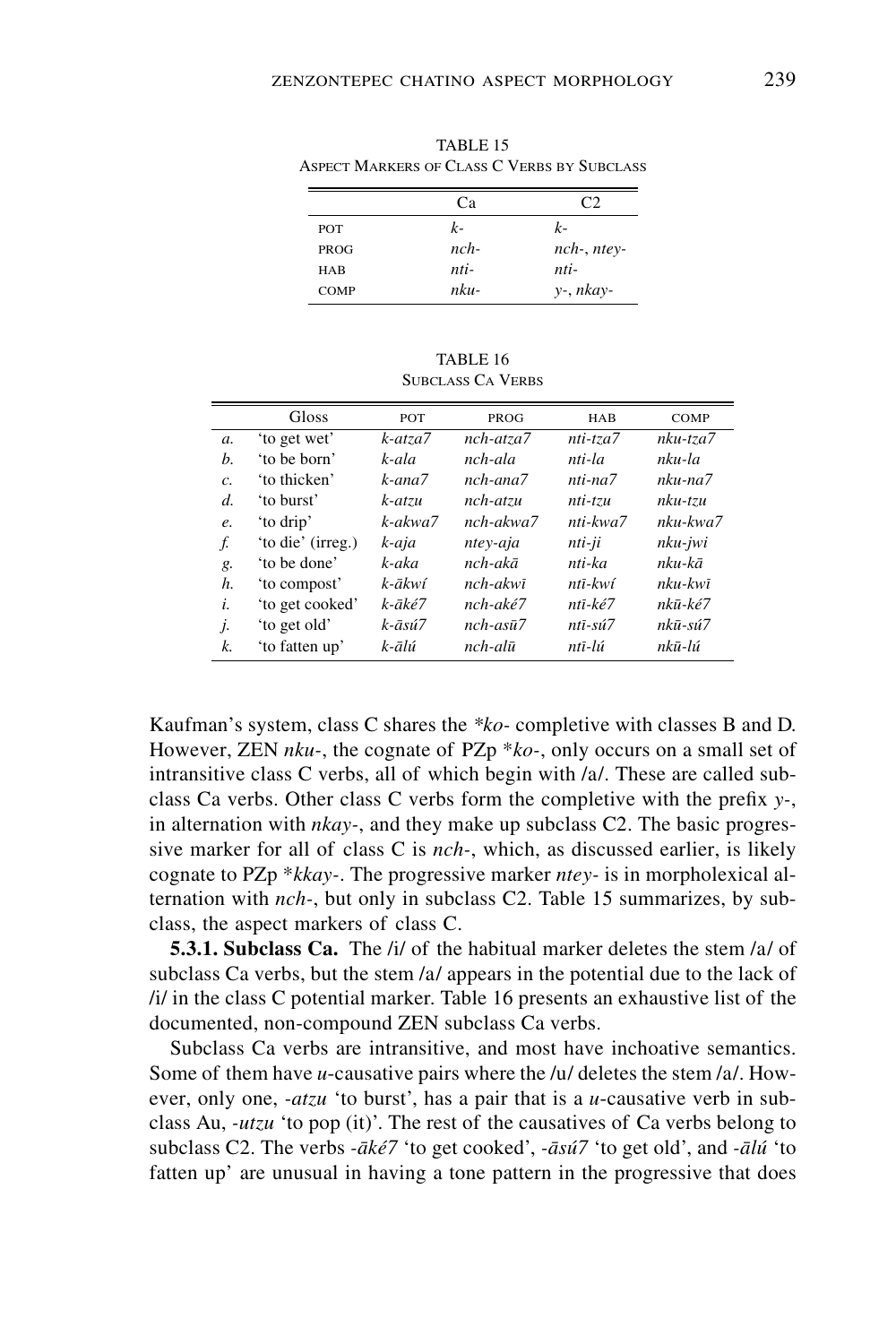| ℸ<br>×<br>۰. |  |
|--------------|--|
|              |  |
|              |  |
|              |  |

|    | Gloss          | <b>ZEN</b>             | COA          | CHI    | PZ <sub>N</sub> |
|----|----------------|------------------------|--------------|--------|-----------------|
| a. | 'to burst'     | $-atzu$                | -âch         | -atshí | *attzok         |
| h. | 'to be born'   | -ala                   | -ăl          | -alá   | *alak           |
| c. | 'to be cooked' | $- \bar{a}k\acute{e}7$ | $-\hat{a}v$  | -aa7yi | $*a7ki7$        |
| d. | 'to be done'   | -aka                   | -ăk          | -aka   | *akka           |
| e. | 'to get wet'   | $-atza7$               | $-\hat{a}zh$ | -adzhi | $*atza(k)$      |
| f. | 'to die'       | -aji                   | -âth         | -atxi  | *atti           |

TABLE 17 COMPARATIVE ZAPOTECAN SUBCLASS CA VERB STEMS

not match that of the completive. The verb *-aji* 'to die' (< PZn *\*atti*) shows progressive translaryngeal vowel harmony in the potential and progressive aspects that does not occur in the habitual or completive across the morpheme boundary.

ZEN subclass Ca corresponds to a historically stable class of verbs in Zapotec. While in each Zapotecan language some verbs have migrated from one class to another, cognates of the ZEN subclass Ca verbs have remained in class C in several branches of Zapotec, as documented by Beam de Azcona (2004) and Smith Stark (2002) for Coateco and Chichicapan Zapotec, respectively (see table 17). It should be noted that in spite of the conservatism of class C in Zapotecan languages, in ZEN and COA it includes only verbs that begin in vowels, whereas in CHI and PZp it contains consonant-initial verbs as well.

**5.3.2. Subclass C2.** The final subclass of ZEN verbs is subclass C2. Like subclass Ca, these verbs have the potential marker *k-*, the progressive *nch-*, and the habitual *nti-*. Instead of marking the completive with *nku-*, they have *y-* in alternation with *nkay-*. Subclass C2 verbs are all transitive, except perhaps -*akwé* 'to vomit'. *4* <sup>21</sup>

The progressive marker also has two forms in morpholexical alternation: the conservative *nch-* (< PZn *\*kkay-*) and the innovative *ntey-*. The latter looks like the most prevalent progressive marker in the language, *nte-*, from classes A and B, accreted onto a *y-*, likely on analogy to the *y* ~ *nkay* completives of subclass C2. This would not be the only connection specific to the progressive and completive aspects, which as mentioned almost always have the same tone.

Subclass C2 verbs are vowel-initial, beginning in /a/, /o/, or /u/. Table 18 presents a selection of them.

The subclass C2 verb *-aku* 'to eat (it)' is irregular in the habitual because the /a/ of the stem deletes the /i/ of the aspect marker, in violation of the

<sup>21</sup> Even the verb  $\bar{a}kw\acute{e}$  'to vomit' may be transitive and mean 'to vomit it'.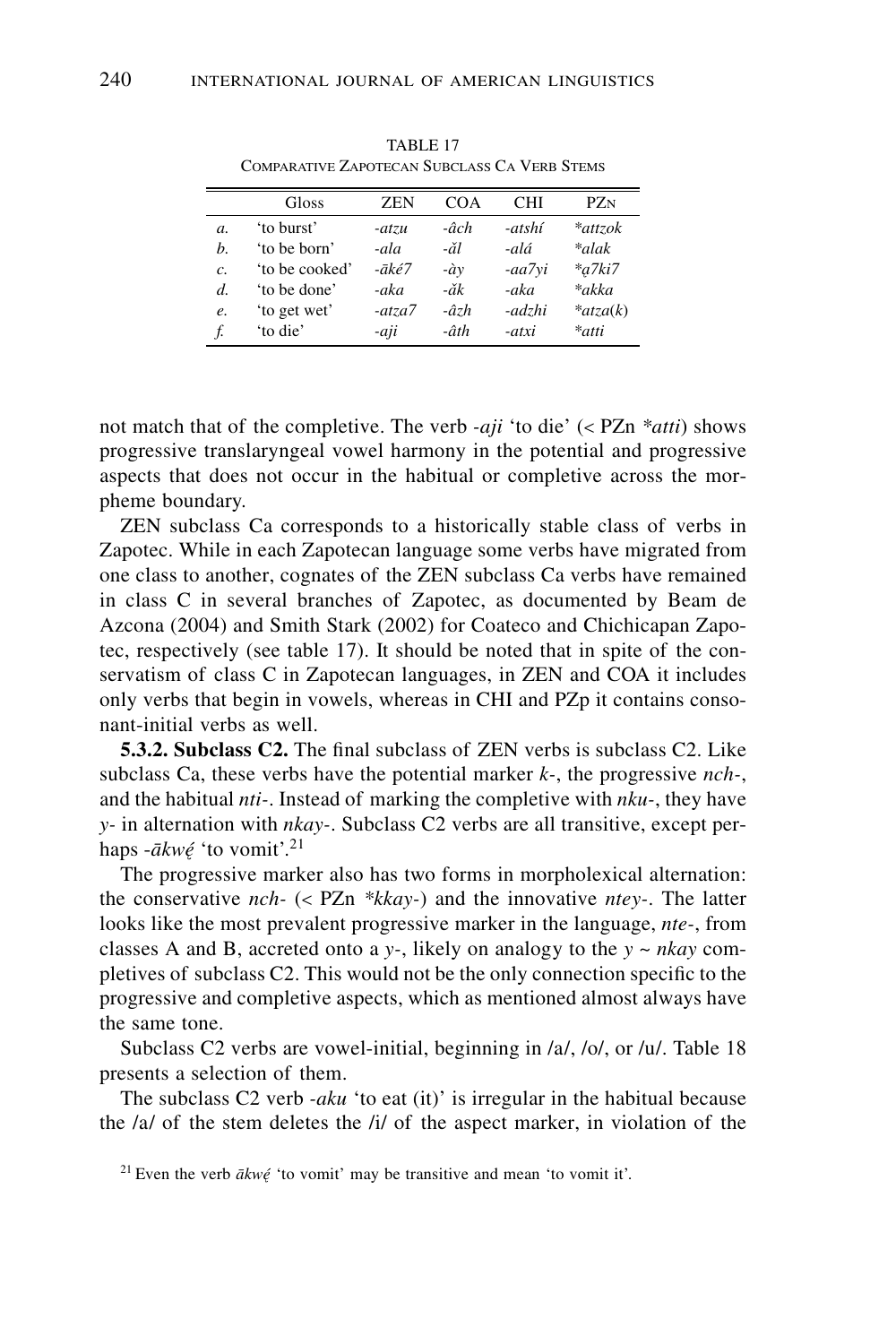|                 | Gloss                     | POT                | PROG                      | HAB            | <b>COMP</b>           |
|-----------------|---------------------------|--------------------|---------------------------|----------------|-----------------------|
| $\mathfrak{a}.$ | 'to eat (it)' (irreg.)    | k-aku              | nch-aku                   | $nt-aku$       | y-aku                 |
| b.              | 'to hold (it)'            | $k$ -ala $7$       | $nch$ -ala $7$            | $nti$ -la $7$  | nkay-ala7             |
| c.              | 'to take a bath'          | k-ata              | nch-ata                   | nti-ta         | y-ata                 |
| d.              | 'to kill (it)'            | $k$ -ujwi          | ntey-ujwi                 | nt-ujwi        | nkay-ujwi             |
| e.              | 'to hear (it)'            | k-una              | nch-una                   | nt-una         | y-una                 |
| f.              | 'to twist (it) into rope' | k-una              | ntey-una                  | nt-una         | nkay-una              |
| g.              | 'to sting (him/her)'      | $k$ -ojo $7$       | $nch-oio7$                | $nti$ -jo $7$  | nkay-ojo7             |
| h.              | 'to speak' (irreg.)       | ki-kwi7            | $nch - akwi7$             | nti-kwi7       | v-akwi7               |
| i.              | 'to grab or pull (it)'    | k-ukwā             | ntev-ukwā                 | nt-ukwā        | nkay-ukwā             |
| j.              | 'to be ground'            | k-uwe              | ntey-uwe                  | nt-uwe         | nkay-uwe              |
| k.              | 'to sing (it)'            | k-ulā              | nch-ūlá                   | nt-ulā         | v-ūlá                 |
| l.              | 'to sell (it)'            | $k$ -ujwi $7$      | $nch-ujwi7$               | $nt$ -ujwi $7$ | $y - ujwi7$           |
| m.              | 'to vomit (it?)'          | k-ākwé             | nch-akwē                  | ntī-kwé        | nkay-akwē             |
| n.              | 'to drink (it)'           | $k-\overline{o}76$ | $nte$ y- $o7\overline{o}$ | ntī-7yó        | $nkay-o7\overline{o}$ |

TABLE 18 SUBCLASS C2 VERBS

vowel hierarchy. The *o*-initial verbs *-ojo7* 'to sting (him/her)' and *-o7ó* 'to drink (it)' in table 18 (lines *g* and *n*, respectively) provide the evidence for ranking /o/ at the bottom of the vowel hierarchy along with /a/. As seen in the habitual forms, the /o/ is deleted by the /i/.

The verb *-akwi7* 'to speak' (table 18, line *h*), which Kaufman (1993) reconstructs as a class A verb, is irregular in ZEN in that it has the *ki-* potential marker of classes A and B while having the progressive *nch-* of class C (repeated in 21). It has the completive *y-*, which places it in subclass C2. We can say that because of its potential form, it used to belong to class A, but it has (not completely) migrated to class C.

| $(21)$ POT | ki-kwi7 | PROG-<br>nch-akwi7 | HAB<br>nti-kwi7 | <b>COMP</b> |
|------------|---------|--------------------|-----------------|-------------|
|            |         |                    |                 | y-akwi7     |

ZEN has several other irregular verbs which do not conform to the verbclass system outlined here, most of which, as expected for irregular verbs, are frequent in their use: 'to do', 'to give', 'to want', and the deictic motion verbs.

**6. Conclusions.** This study has demonstrated a classification of Zenzontepec Chatino verbs based on the aspect markers with which they occur. There have been several similar classifications of Zapotec verbs, but this represents the first successful comprehensive verb classification of its kind in any Chatino language.

Class A verbs in ZEN have the potential marker *ki-*, progressive *nte-*, and habitual *nti-*. The class is divided based on the completive, where subclasses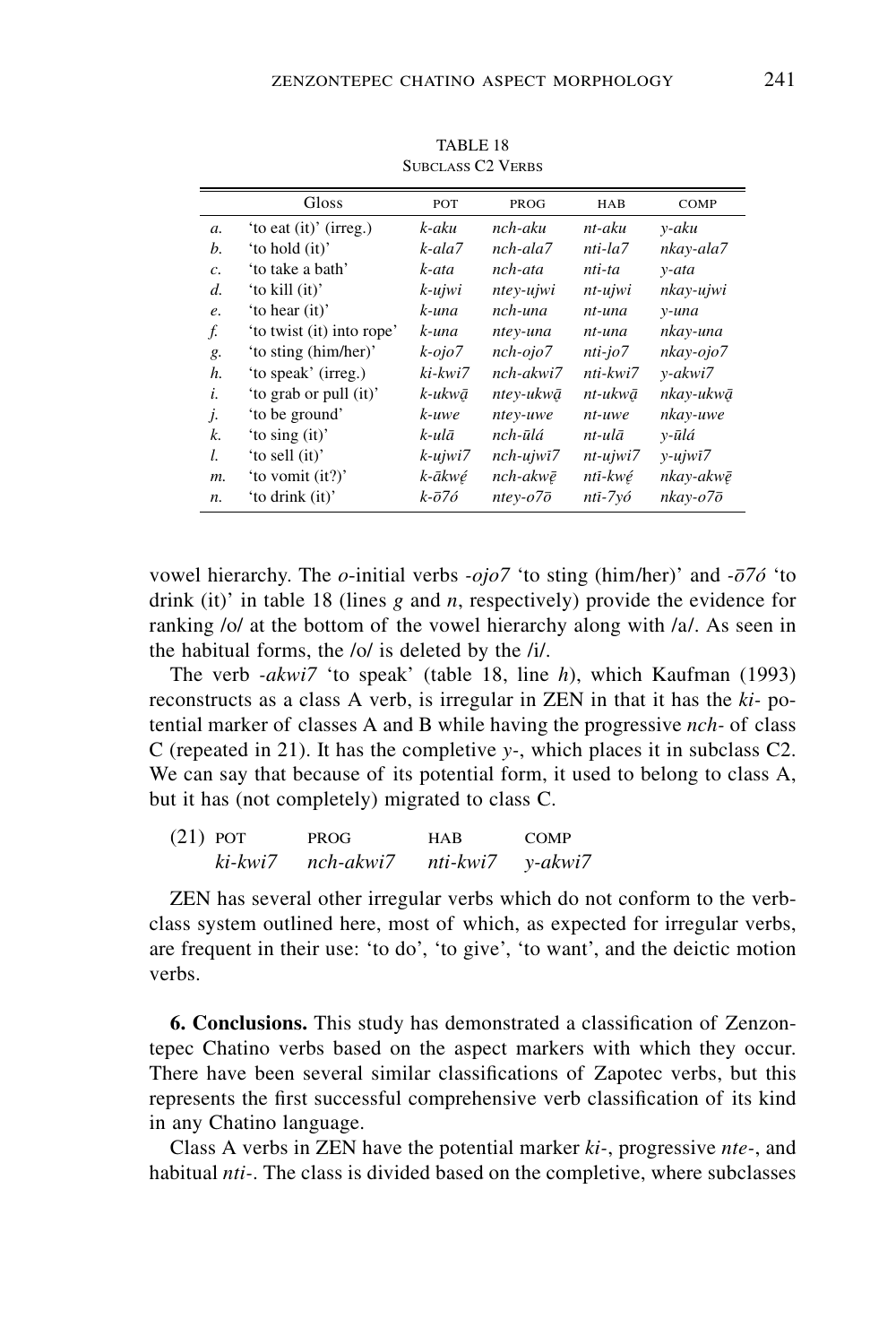| Tone                                            | Au | Ac                          | A <sub>2</sub> | Bc             | Bt                          | By                          | Ca | C <sub>2</sub> | Total |
|-------------------------------------------------|----|-----------------------------|----------------|----------------|-----------------------------|-----------------------------|----|----------------|-------|
| /0/ in all four aspects                         | 3  | 3                           | 3              | 9              | 3                           | 3                           | 6  | 9              | 39    |
| /ØM/ in all four aspects                        | 4  | $\mathcal{D}_{\mathcal{L}}$ | $\mathfrak{D}$ | $\overline{c}$ |                             | 3                           |    |                | 15    |
| /MH/ in all four aspects                        | 6  |                             |                | $\mathcal{D}$  | $\mathcal{P}$               |                             |    |                | 11    |
| / $\emptyset$ M/ in P H, /MH/ in G C            | 5  |                             |                |                | $\mathfrak{D}$              | 3                           |    |                | 12    |
| / $\emptyset$ / in P H, /HM/ in G C             |    |                             |                |                | $\mathcal{D}_{\mathcal{L}}$ | $\mathcal{D}_{\mathcal{A}}$ |    |                |       |
| / $\emptyset$ / in P H, / $\emptyset$ M/ in G C |    |                             |                |                |                             |                             |    |                |       |
| /MH/ in $P H$ , / $\emptyset$ M/ in G C         |    |                             |                |                |                             |                             |    | 2              |       |
| / $\emptyset$ / in P G H, /HM/ in C             |    |                             | ٩              |                |                             |                             |    |                |       |
| /MH/ in P H C, /ØM/ in G                        |    |                             |                |                |                             |                             | 3  |                |       |
| /HM/ in all four aspects                        |    |                             |                |                |                             |                             |    |                |       |
| Total                                           | 20 | 9                           | 8              | 16             | 10                          |                             | 11 | 14             | 99    |

TABLE 19 ZEN Tone across Aspect by Subclass

Au and Ac have *nka-* and subclass A2 has *nkwi-*. Class B has three subclasses. The subclass Bc aspect markers are the same as class A except for having *nku-* in the completive. Most class B verbs that begin in /t/ belong to subclass Bt, and they realize potential aspect purely by laminalization of the stem-initial /t/. In the habitual, the stem /t/ is laminalized and preceded by *n-*. The subclass By verbs are distinct in that the /y/ of the stem changes to [ch] in the potential. The habitual is a fusion of the *nti-* aspect marker with the /y/ of the stem, which yields *nch-*. Class C verbs are unique in having the potential marker *k-* and the progressive marker *nch-*, with its alternant *ntey*in subclass C2. Subclass Ca shares the completive marker *nku-* with class B, and subclass C2 verbs take the *y-* completive marker and its *nkay-* alternant.

The issue of tone is a pressing one for any study of Chatino, because tone carries a high functional load in most varieties. However, aspect is never marked solely by tone in ZEN, and although tone varies across aspects, each pattern of variation is spread through all or many of the verbal subclasses. This conforms to the view that tone is largely contributed, at least synchronically, by the stem, and most aspect markers do not independently carry lexical tone. Table 19 lists the tone patterns across the four aspects of all of the verbs in this study, by subclass.<sup>22</sup> As table 19 shows, the issue of tone is largely orthogonal to the verb-class system in ZEN. Therefore, a more detailed description of the phenomenon will be saved for future work that deals more comprehensively with tone.

<sup>22</sup> In the left column of table 19, shorter abbreviations for the aspects are used:  $P =$  Potential, G = Progressive, H = Habitual, and C = Completive. H = high tone, M = mid tone, and  $\emptyset$  = unmarked tone.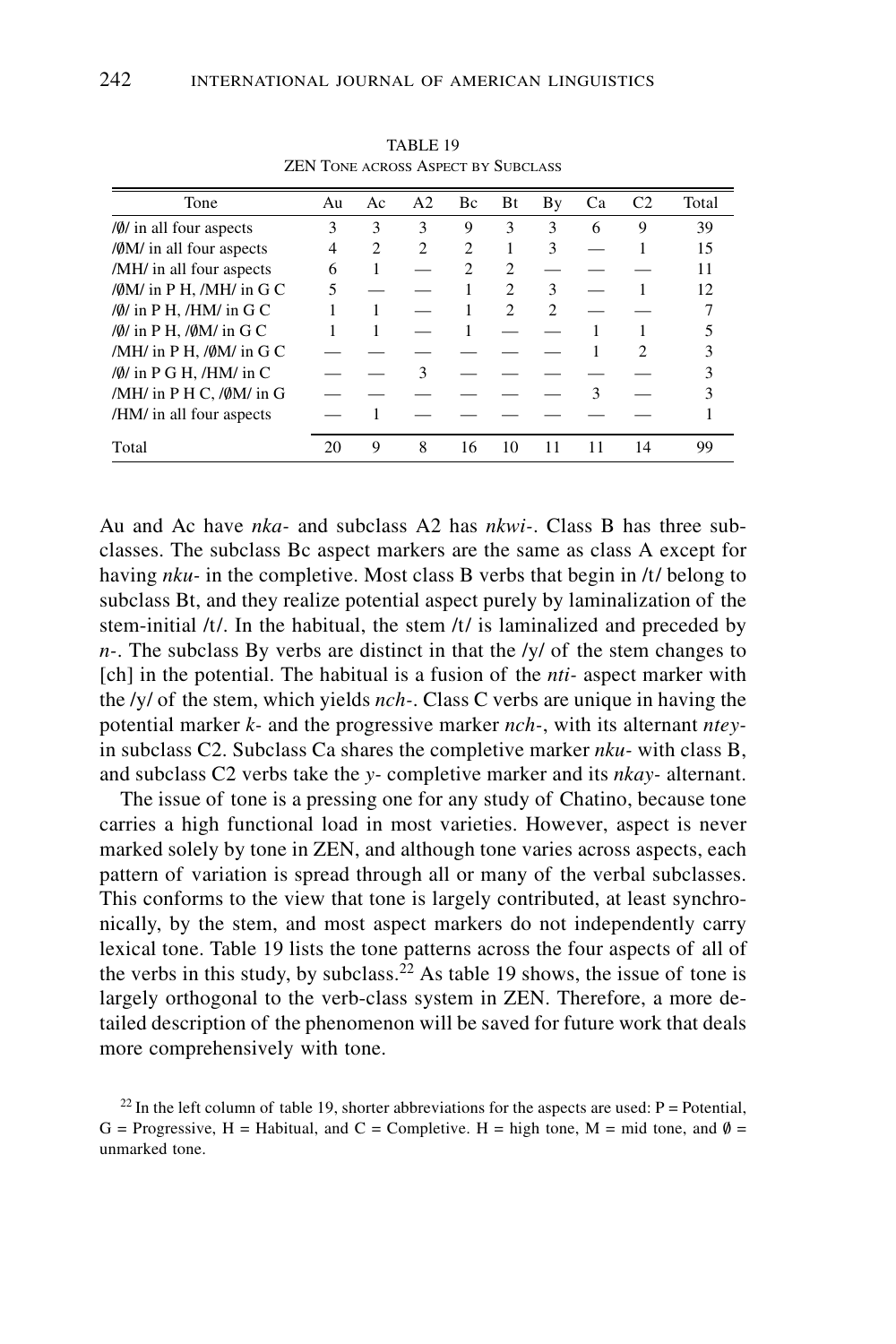Smith Stark (2002) and Beam de Azcona (2004) have shown that Kaufman's (1987) PZp verb-class system is still largely intact in Zapotec, and this study has shown that it applies to Chatino as well. Although a robust characterization of the PZn verb-class system awaits further work, the comparison initiated here between Chatino and Zapotec allows for several generalizations.

Class A in Kaufman's Zapotec system and in ZEN contains mostly transitive verbs and some unergative verbs like 'to laugh'. Labialization in the completive marker is the hallmark of class A in Zapotec, but its cognate is found only in subclass A2 in ZEN. Subclass A2 verbs have doublets in subclass Ac. The latter take the non-labial *nka-* completive marker, which is found on the vast majority of transitive verbs in Chatino. Although it is a PCh innovation, *nka-* is extending to become a general completive marker of transitive verbs in ZEN. This is reflected as pattern pressure in subclass C2, primarily transitive verbs, where the completive marker *y-* exists in alternation with the double-marked *nka-y-*. The only verbs which have the labialized completive marker *nkwi-* in ZEN without the *nka-* alternant are those that begin with /i/ or /e/, and all stems in the language that begin with those vowels take *nkwi-*. Therefore, that allomorph is partly phonologically conditioned in ZEN.

Contrary to the pattern in ZEN whereby the labial completive is becoming more restricted, in some varieties of Zapotec, such as Betaza (Northern), the class A labialized completive marker *b-* (< *\*kwe-*) has extended and is by far more common than the non-labialized completive *go-* (< *\*ko-*). Smith Stark's study of Chichicapan (Central) Zapotec shows a parallel pattern: 267 of the 387 verbs that he classifies belong to class A. In contrast, in Lachixío (Western) Zapotec (LCH), completive forms are never labial. Therefore, class A has disappeared in LCH, and class B has expanded to be the largest verb class by a significant margin (Sicoli 2008).

Class B in ZEN contains consonant-initial intransitive verbs, the same as in Kaufman's PZp system. It is probably necessary to reconstruct a subclass of PZn class B that includes some verbs of motion and position that began in coronal consonants. The laminalization or palatalization that these coronals undergo in the potential and habitual forms in Chatino and COA Southern Zapotec suggests that at some pre-PZn stage the vowel /i/ of the class B potential and habitual markers was present, and the aspect markers were later segmentally reduced in this subclass.

Class C in ZEN, as in Kaufman's Zapotec system, includes both intransitive and transitive verbs. Subclass Ca stems in ZEN are intransitive and begin with /a/. These are relatively stable in Zapotecan because they tend to remain in class C in several branches of the family. ZEN subclass C2 verbs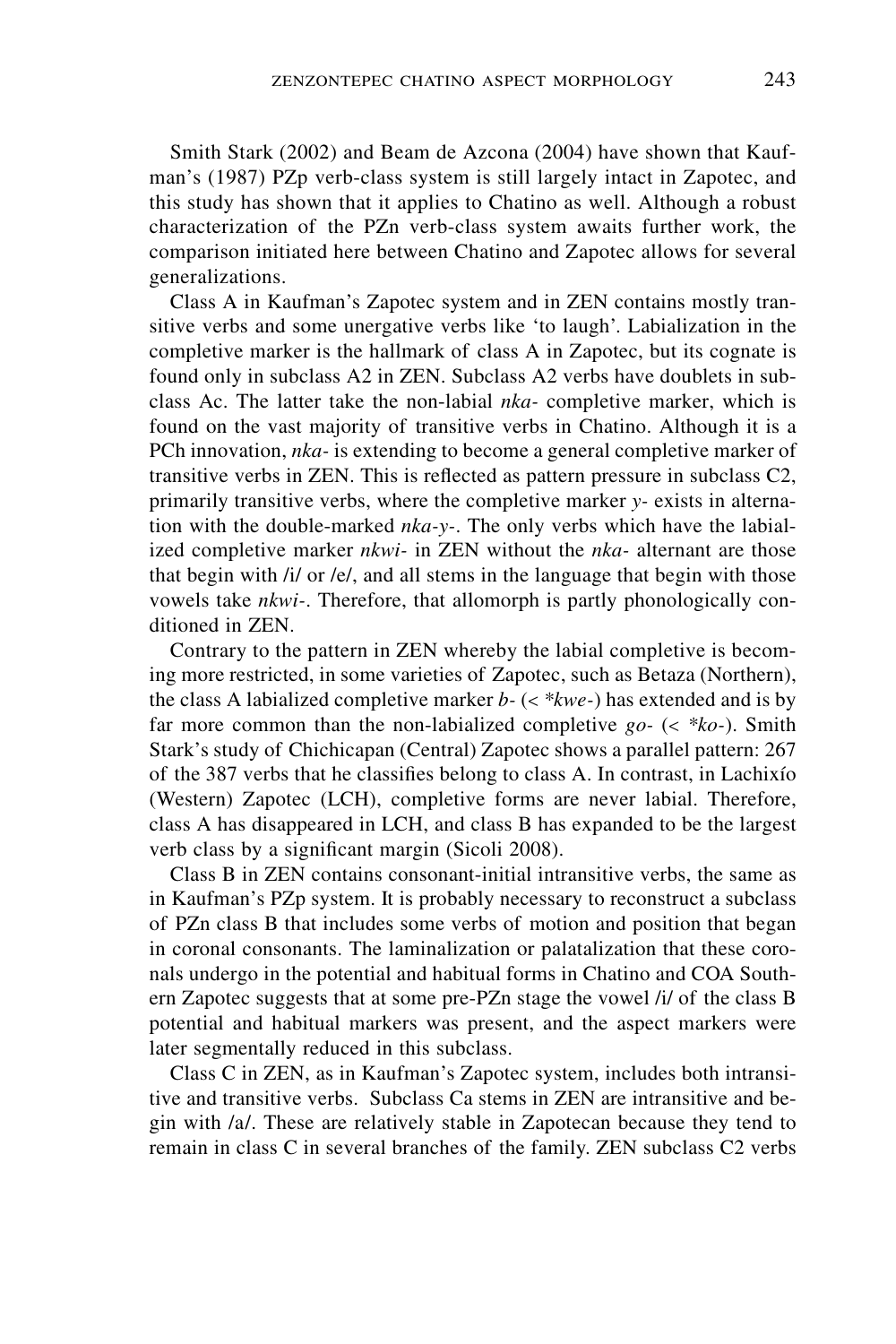are vowel-initial (/a/, /u/, /o/) and like class A are either transitive or unergative. Thus, all class C verbs in ZEN are vowel-initial. In Zapotec, however, some are consonant-initial, and the initial consonants undergo fortition in the potential. The Chatino cognates of consonant-initial verbs that undergo fortition in Zapotec are found in classes A and B.

The networks of Chatino cognates of Zapotec class D verbs are not all worked out yet, but they are distributed throughout the classes in Chatino, largely in line with the phonological and valency specifications for the ZEN verb classes outlined here. The lack of any relict traces of class D replacive consonants in Chatino favors positing class D as a Zapotec innovation through which some transitive verbs take the corresponding intransitive stem in the completive.

The verb classes of ZEN correlate in part with the valency of verbs, which in turn is related to derivational morphology (the *u*-causatives and the subclass By verbs with the *y-* intransitivizer), and also with phonological factors (all /i/- and /e/-initial verbs are in subclass A2, and all *y*-initial verbs are in subclass By). Nevertheless, the system is partly lexical and not determined solely by the other factors. The same is true for Zapotec, according to Kaufman (1993). For example, the more transitive verb paired with a ZEN subclass Ca intransitive verb could logically either belong to subclass Au or subclass C2, and a learner of the language would have to learn which is correct.

Although some verbs have migrated between classes in individual Zapotecan languages and the modern systems are slightly more complicated than the posited original, the core system has remained largely intact through time in the daughter languages. This study has demonstrated that some of the derivational morphology reconstructed by Kaufman (1993) for PZp can be reconstructed back to PZn, including the *\*o-* or *\*ok-* causative, the \**o*(*s*)*se*causative, and the \**i-* intransitivizer. Additionally, Kaufman's PZp \**kkay*progressive is reconstructible for PZn, given its Chatino cognates.

This work advances our understanding of verb classes and aspect morphology in the broader Zapotecan language family and sheds light on the historical evolution of the system in various daughter languages, particularly ZEN. It should offer insight into other Chatino languages whose aspectual systems are more opaque due to the loss of aspect marker and/or stem vowels. What remains to be done are comprehensive verb classifications in more Zapotecan languages in order to reconstruct the class membership of individual verbal lexemes in Proto-Zapotecan, as begun by Kaufman (1993). Also needed is further work on how these formal classes line up with the argument structure and lexical semantics of verbs, as Levin (1993) has done for English.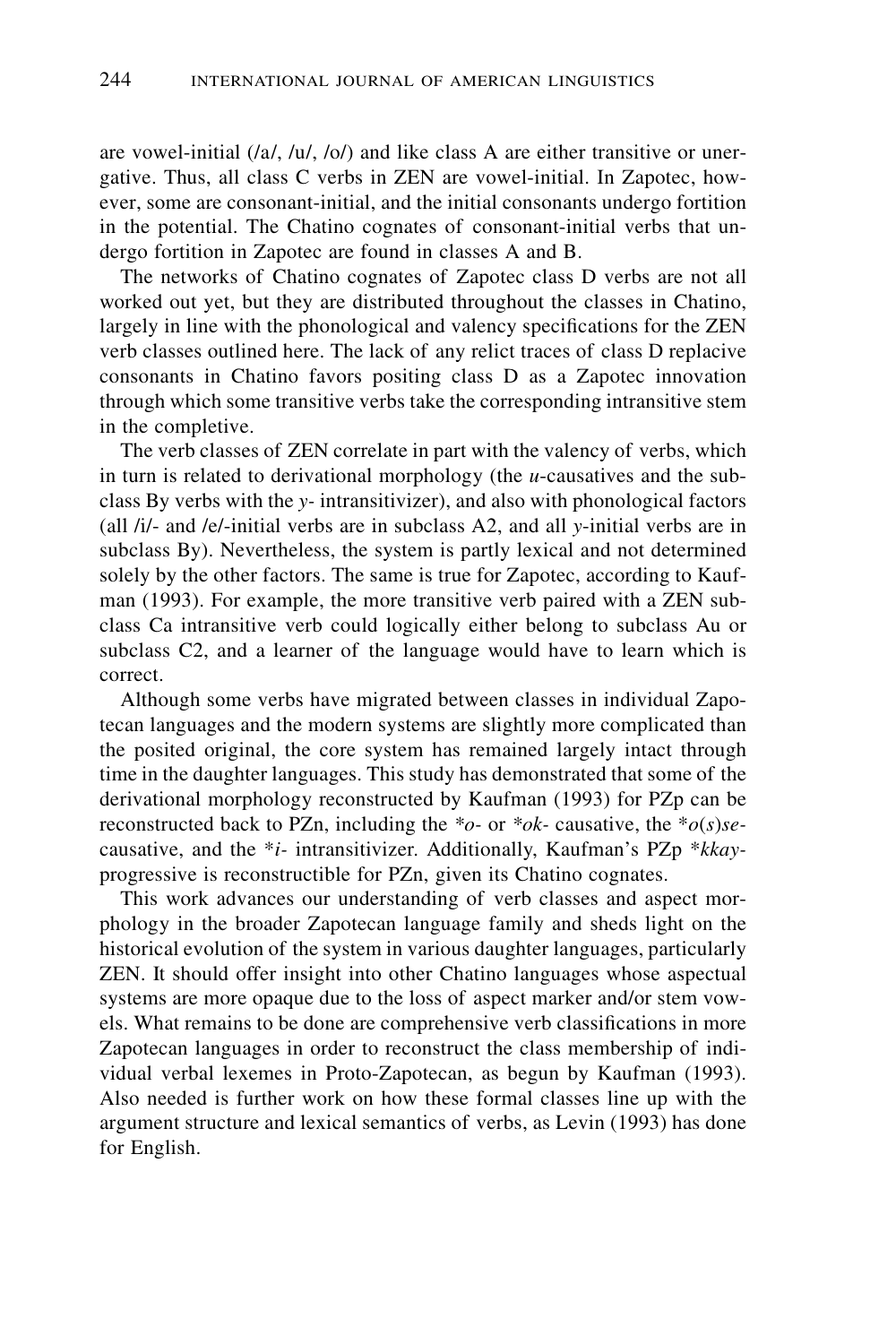## **REFERENCES**

- Bartholomew, Doris A. 1983. Gramática Zapoteca. Diccionario Zapoteco de Juárez, comp. Neil Nellis and Jane Goodner de Nellis, pp. 336–444. México, D.F.: Instituto Lingüístico de Verano.
- Beam de Azcona, Rosemary. 2004. A Coatlán-Loxicha Zapotec grammar. Ph.D. dissertation, University of California, Berkeley.
- Boas, Franz. 1913. Notes on the Chatino language of Mexico. American Anthropologist 15:78–86.
- Campbell, Eric. 2008. Consonantes sibilantes en el zapoteco de Betaza y la diversificación en Villa Alta. Paper presented at the X Encuentro de la Lingüística en el Noroeste, Hermosillo, México.
- Campbell, Lyle; Terrence Kaufman; and Thomas C. Smith Stark. 1986. Meso-America as a linguistic area. Language 62:530–70.
- Carleton, Troi. 1995–2000. Zenzontepec Chatino electronic lexical database.

. 1997. Poetic structuring of Chatino: The Pear Story revisited. Proceedings of Symposium about Language and Society (SALSA) V, pp. 224–34. Austin: Texas Linguistic Forum, University of Texas at Austin.

. 1998. Context and texture in Chatino oral tradition. Proceedings of Symposium about Language and Society (SALSA) VI, pp. 34–42. Austin: Texas Linguistic Forum, University of Texas at Austin.

Carleton, Troi, and Rachelle Waksler. 2000. Pronominal markers in Zenzontepec Chatino. IJAL 66:383–97.

. 2002. Marking focus in Chatino. Word 53:157–71.

- Cruz, Emiliana; Hilaria Cruz; Ryan Sullivant; and Anthony C. Woodbury. 2009. Diccionario del idioma chatino: Variante de San Juan Quiahije. <http://sites.google.com/site/ lenguachatino2/elchatinodesanjuanquiahije>.
- Cruz, Hilaria, and Anthony C. Woodbury. 2006. La fonología y tonología comparativa del Chatino: Un informe de campo en Zacatepec. Proceedings of the Conference on Indigenous Languages of Latin America II. Austin: Archive of the Indigenous Languages of Latin America (AILLA). <http://www.ailla.utexas.org/site/cilla2–toc.html>.
- de Córdova, Juan. 1987 [1578]. Arte en lengua zapoteca. Edición facsimilar. México, D.F.: Ediciones Toledo.
- Haspelmath, Martin. 1993. More on the typology of inchoative/causative verb alternations. Causation and Transitivity, ed. Bernard Comrie and Maria Polinsky, pp. 87–111. Amsterdam: John Benjamins.
- Hopper, Paul J., and Sandra A. Thompson. 1980. Transitivity in grammar and discourse. Language 56:251–99.
- Kaufman, Terrence. 1987. Otomanguean tense/aspect/mood, voice, and nominalization markers. Ms.

. 1993. Proto-Zapotec(an) reconstructions. Ms.

- Levin, Beth. 1993. English Verb Classes and Alternations. Chicago: University of Chicago Press.
- Lewis, M. Paul, ed. 2009. Ethnologue: Languages of the World. 16th ed. Dallas: SIL International.
- LONG, REBECCA C., and INEZ H. BUTLER. 2000. Gramática Zapoteca. Diccionario Zapoteco de San Baltolomé Zoogocho, 2nd ed., ed. Rebecca Long and Sofronio Cruz, pp. 401–79. México, D.F.: Instituto Lingüístico de Verano.
- López, Filemón L., and Ronaldo Y. Newberg. 2005. La conjugación del verbo zapoteco: Zapoteco de Yalálag. 2nd ed. México, D.F.: Instituto Lingüístico de Verano.